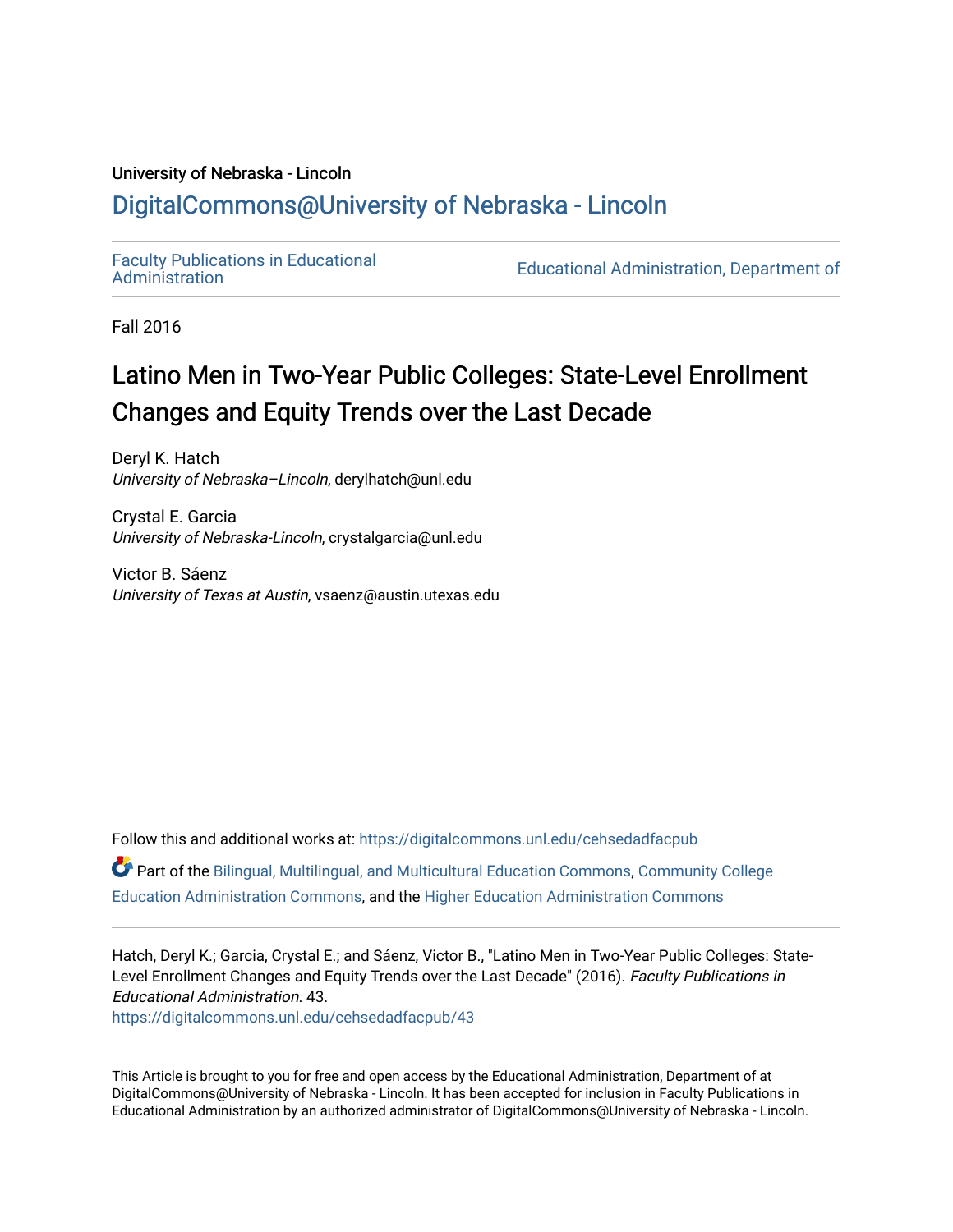# **Latino Men in Two-Year Public Colleges: State-Level Enrollment Changes and Equity Trends over the Last Decade**

*University of Nebraska– Lincoln*

Deryl K. Hatch Crystal E. Garcia Victor B. Sáenz *University of Nebraska– Lincoln*

*The University of Texas at Austin*

*Latino males continue to lag behind their peers in college enrollment and attainment, even as evidence suggests the 2-year public college sector in particular is making some strides to address this inequity. Yet there are few published figures of enrollment trends for Latino males in 2-year public colleges on a national or state-by-state basis to provide context that might informs local policy and practice. Using the most recent available data from IPEDS and the U.S. Census Bureau's Community Population Survey, this study establishes trends over roughly the last decade in enrollment numbers and, through the use of equity indices, gains and losses in equitable representation in relation to relative local demographic changes. Results showed that while there has been overall national growth in Latino male enrollment and equity, the patterns varied widely by state, with some parts of the country and neighboring states experiencing relative successes and shortcomings in addressing inequities. Results provide a more nuanced picture of the status of Latino male participation in this sector with implications for policy, practice, and research.*

Keywords: Latino men, demographics, educational equity

More Latina/os are enrolling in higher education than ever before in the American higher education landscape. Unfortunately, Latino males continue to lag behind their female peers in rates

of enrollment and completion (Sáenz & Ponjuán, 2009; Sáenz, Ponjuán, & Figueroa, 2016), and the gender gap for Latino males in postsecondary education has become increasingly evident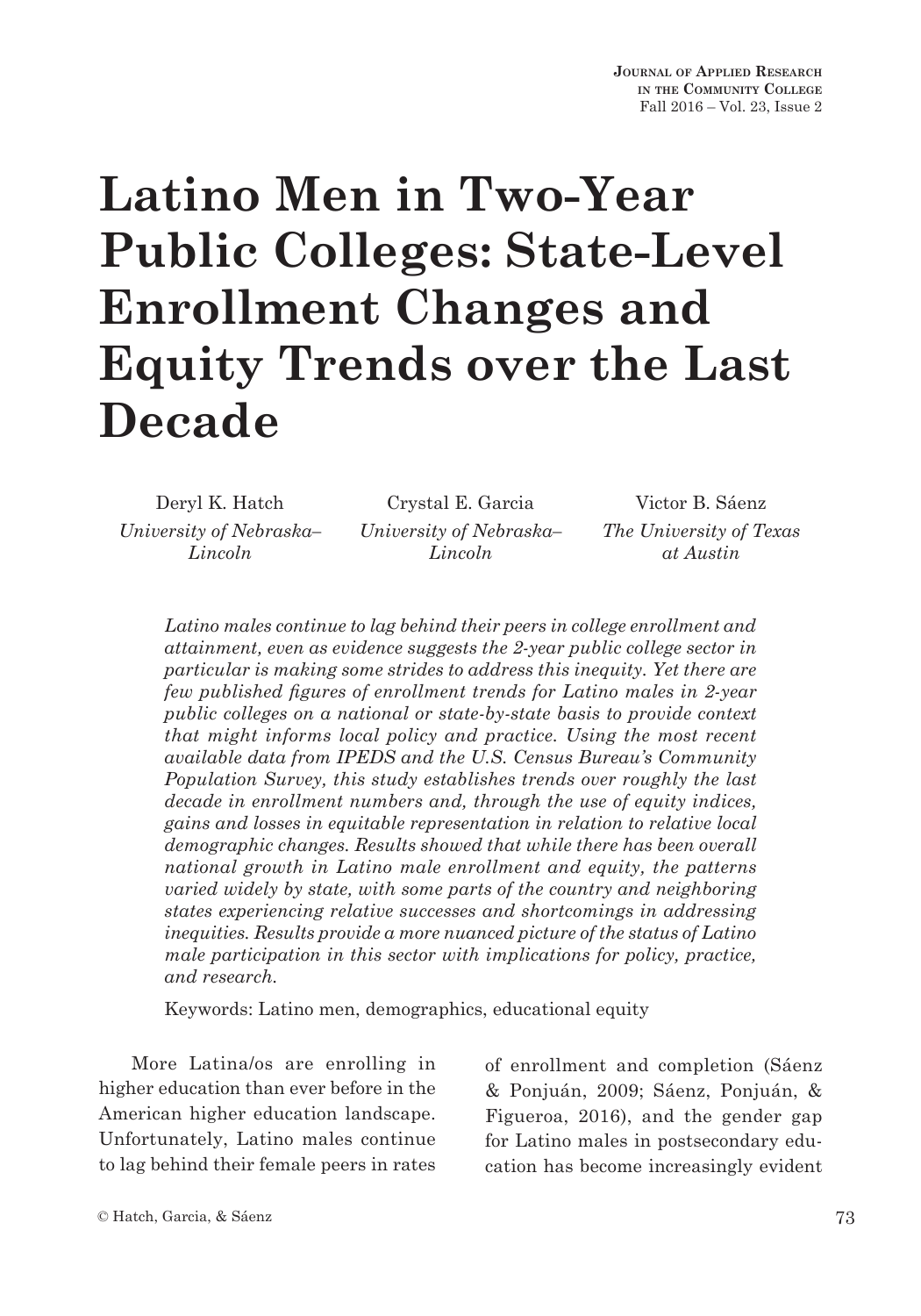in the last few decades, manifesting in key disparities in overall educational achievement. For example, when compared with other racial and ethnic groups, Latino males lag behind their Latina and other-male peers on key early childhood achievement indicators, on high school completion rates, and on college enrollment and degree attainment rates (Sáenz & Ponjuán, 2009). These troubling patterns add up to many educational obstacles that may push them into difficult to break trajectories, hence the coining of terms like "school to prison pipeline" or "education debt." Among those 25 years of age and older, just 14.2 percent of Hispanic males had completed a bachelor's degree or higher as of 2014; rates that were lower compared to their female counterparts as well as compared to the general population rate of 31.9 percent (National Center for Education Statistics, 2015). While the rates of Hispanic high school graduates going straight to college are up (Fry & Lopez, 2012), these gains are not yet translating into gains in college degree attainment.

While there is emerging research exploring such gender disparities (Sáenz et al., 2016), most of what we know comes from either national figures or studies in single institutions and often located in just a few places in the country. Yet, Latino enrollment trends among different states vary in important ways overlooked by academics, practitioners, and college planners. Two simple ways with important ramifications explored in this paper are the wide variations among states in Latino population growth and the resulting gender imbalances in population and educational participation (Fry, 2008; Hamann, Wortham, & Murillo, 2015; Vásquez, Seales, & Marquardt, 2008).

Firstly, the systemic challenges of addressing gross inequity in Latina/o student success is regularly masked by a common rhetoric of a Latino demographic wave, combined with greater high school graduation rates, that is ushering in an era of greater participation in higher education, born out by national figures and future projections (Hussar & Bailey, 2016). Nonetheless, if viewed locally rather than nationally, demographic figures also reveal that equitable participation for Latina/os in higher education has actually declined in areas of the country with the fastest growth. Contrary to common understanding of diversity across college sectors, two-year colleges on average trail far behind four-year colleges and public flagship universities in proportional representation of Latina/os in the faculty and executive administrative ranks (Hatch, Mardock-Uman, & Garcia, 2016). This poses challenges to institutional capacity to be responsive to demographic shifts.

Secondly, demographic changes are decidedly gendered due to family and labor dynamics driving inter-state migration and immigration patterns alike (Fry, 2008; Hondagneu-Sotelo, 2013). Unfortunately, the data are often not adequately disaggregated to consider the experiences of males relative to females. Fry (2008) noted that

> The most marked difference [in fast-growing vs. slow-growing Hispanic counties] is in the adult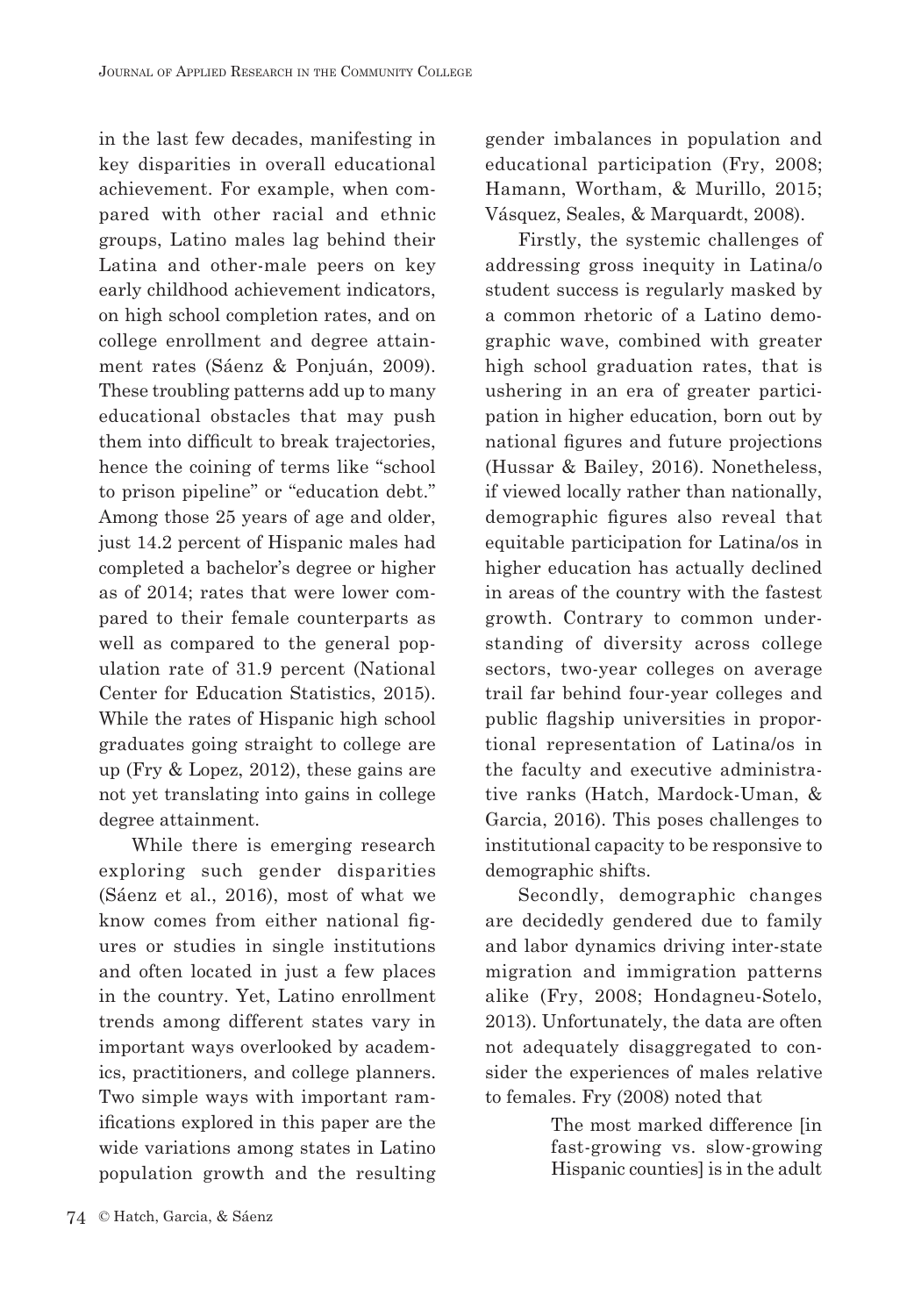gender balance. The slow-growing Hispanic counties have slightly more adult male Latinos than adult female Latinas, 104 men for every 100 women. In contrast, in the fast-growing Hispanic counties there are 120 adult men for every 100 adult women. (p. iii)

Accordingly, research showing that race and ethnicity have a strong influence in college choice (Flores & Park, 2013) leads to the hypothesis that changes in the enrollment patterns of Latino men in college is correspondingly uneven throughout the country. Indeed, given the long-standing and ascendant role of Latina/os in the nation, the experience and success of Latino men has critical implications for the well-being of individuals, families, and communities everywhere (Sáenz et al., 2016). This is not to suggest that the long-term success of Latina students has been ensured and there is no longer a need to study them as well. To be sure, while more Latinas are enrolling in college, we are left to consider how those patterns in turn affect Latino male students. Gender equity is not a zero-sum issue. Rather, the rationale for further research on Latino male enrollment patterns arises from recognizing that educational attainment of all is self-reinforcing insofar as inequities are addressed—in colloquial terms, a rising tide lifts all boats.

Some look to the two-year public college sector as a bright spot in the potential to achieve better educational equity. Indeed, more than half of all Latina/o students enrolled in postsecondary education are enrolled within this sector, representing roughly one out of every five credit-seeking community college students (National Center for Education Statistics, 2015). But here too, enrollment and completion disparities persist (Crisp & Nora, 2010). While there is evidence of a unique relationship between Latino males and two-year colleges (Harris & Wood, 2013; Núñez, Sparks, & Hernández, 2011; Pérez & McDonough, 2008), it also appears to depend on factors that may vary by geography, such as the proportion of Latina/os in the student body and faculty (Hagedorn, Chi, Cepeda, & McLain, 2007; Núñez et al., 2011), and the number, type, and proximity of institutions (Hillman, 2016), factors that speak to structural inequities of opportunity. Researchers, however, have only just begun to investigate the nuances of Latino male enrollment patterns in this college sector. A fundamental need largely unaddressed in the research literature is to establish baseline data about enrollment patterns for Latino men at a local level that inform the discussion about how to make colleges more equitable institutions wherever they are located. This information matters for pubic two-year and community college policymakers whose duty calls them to account for serving their local constituencies, and for college leaders, planners, and instructors charged with providing access and fostering success among all comers in their local contexts.

#### **Research Questions**

To establish baseline information regarding patterns of enrollment for Latino men in the two-year public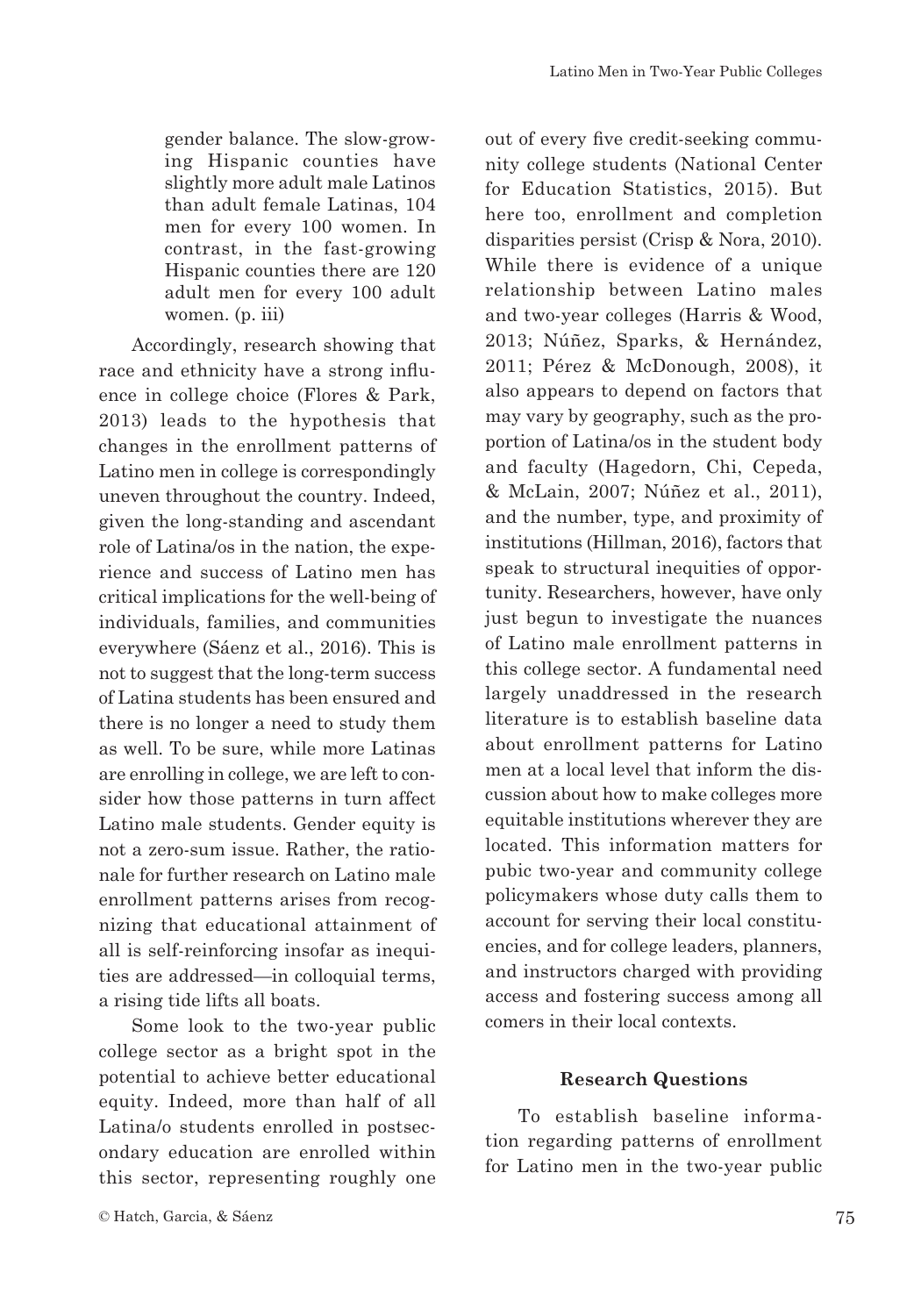college sector in relation to changing demographics of local communities, the research questions guiding this study were: (a) How have enrollment patterns for Latino males developed over time in two-year public colleges in different parts of the country?; (b) How do these changes in proportional representation in the study body reflect gains or losses in terms of equity in relation to local demographic changes?

#### **Related Literature**

#### **Determinants and Local Variation of Latina/o Demographic Growth**

Demographic studies show that Latina/o population growth comes from multiple sources (Fry, 2008). Foremost, though, it is fundamental to understand that recent Latino growth is mostly due to natural increase of native-born generations (Fry, 2008, p. i) and that immigration rates from all of Latin America have fallen from levels seen in the 1990s and early 2000s (López & Patten, 2015). For instance, data from the Pew Research Center (Gonzalez-Barrera, 2015) showed that in regards to Mexico alone between 2009 and 2014, the U.S. population experienced a net loss of 140,000 residents. Today the primary driving force of Latino population change is predominantly a product of simple generational growth and interstate migration common to people of all origins who seek out new opportunities for themselves and their families. However, Latino immigration, interstate migration patterns, and labor force dynamics have jointly contributed to a remarkable gender imbalance in some

parts of the country (Fry, 2008; Parrado & Kandel, 2011), a phenomenon overlooked in much of the social sciences (Hondagneu-Sotelo, 2013). One aspect of this is that in so-called "new Latino destinations" (Vásquez et al., 2008) Latino males, whether native born or foreign born, are more likely to work in service industries and agriculture and have relatively lower educational attainment than those in established Hispanic areas, and are twice as likely to live in poverty than their non-Hispanic neighbors (Fry, 2008).

#### **Geography and Gender Influences on College Choice**

These demographic variations across states not reflected in national trends have important implications for the role of public 2-year colleges in Latino male educational equity in light of the primary roles these institutions have in local continuing/adult education, workforce training, and broad college access. This is especially the case when we consider what Hillman (2016) calls the "geography of college opportunity." In his study, Hillman showed how communities with large Latina/o populations tend to have the fewest alternatives to begin with, residing in "education deserts." Education deserts are defined as commuting zones ("statistically derived cluster[s] of counties that share similar labor markets and economic activity to measure the local geographic region where people live, work, and commute" [p. 10]) which either completely lack nearby postsecondary institutions or only have one community college.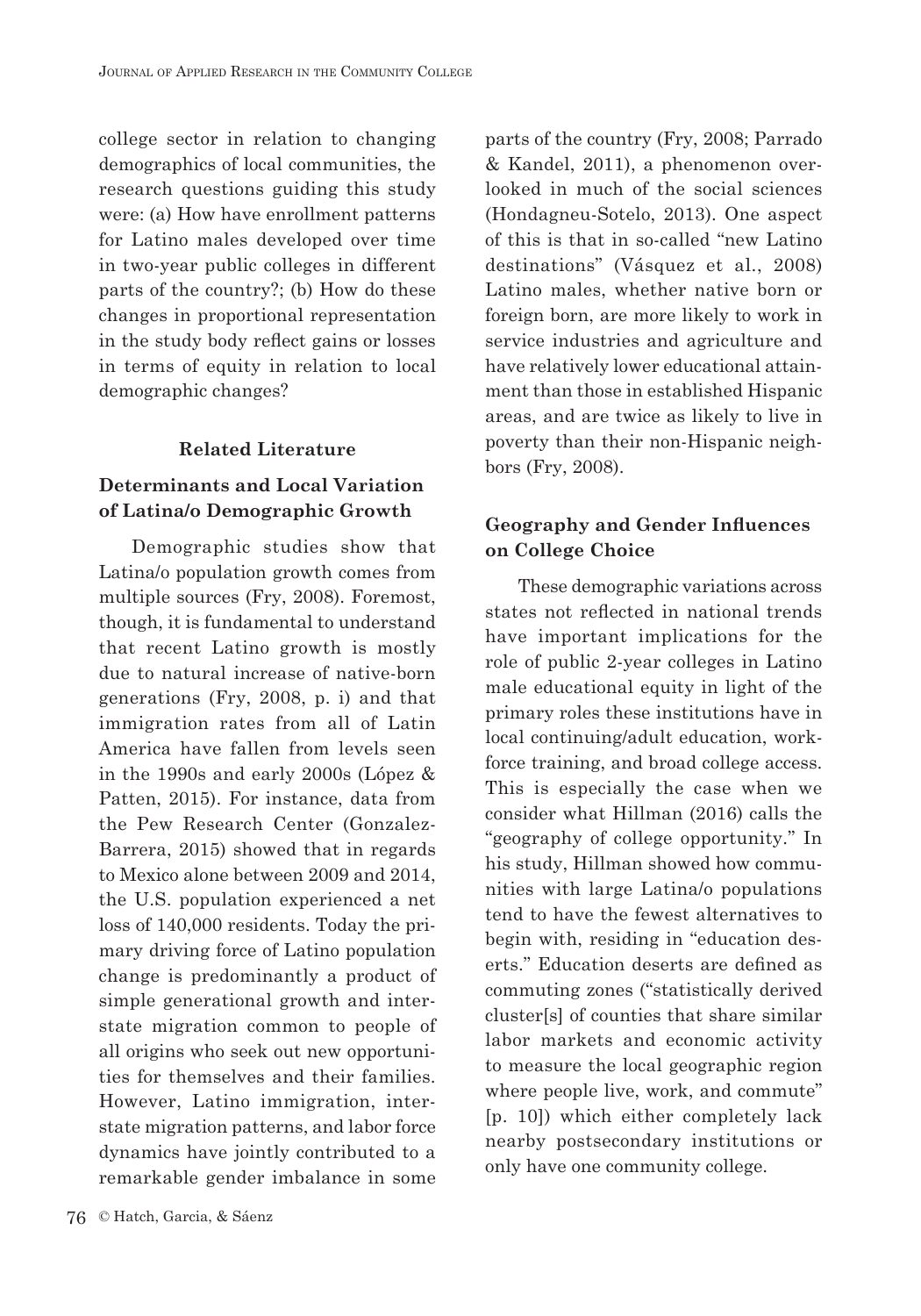Even for Latino males who live in or move to areas with abundant postsecondary institutions (Vásquez et al., 2008), geography continues to shape college-going decisions in ways that highlight the centrality of 2-year colleges for Latinos (Kurlaender, 2006). Indeed, for students of color generally, who tend to work full-time, care for immediate and extended family members, and have close ties to the local community, the cost and proximity of college are some of the foremost factors in college choice and persistence (Nora & Crisp, 2009; Turley, 2009). These are two features that distinguish 2-year colleges in throughout the country, in urban, suburban, and rural settings alike.

Cultural dynamics too contribute to Latino males preferring nearby 2-year colleges (Hurtado, Inkelas, Briggs, & Rhee, 1997). For instance, the concept of *familismo,* which "involves the strong identification and attachment to immediate and extended family…embodied by strong feelings of loyalty, responsibility, and solidarity within the Latino family unit" (Sáenz & Ponjuán, 2011, p. 11), leads Latino males in particular to feel a sense of duty to support their family financially and personally (Ovink & Kalogrides, 2015). Even if qualified to attend more prestigious or selective institutions, nearby 2-year and broad-access colleges offer the opportunity and flexibility to contribute to, and benefit from, familial support (Martinez, 2013).

The centrality of familial networks in the concept of *familismo* aligns with the role of social networks broadly in Latino college-going. For instance, Person and Rosenbaum (2006) and Pérez and McDonough (2008), using a lens of chain migration theory in conjunction with a social capital framework, showed that Latina/o students overwhelmingly depend on social networks of immediate and extended family, high school contacts, and peers for critical college choice information. The extent and type of funds of knowledge transmitted and deployed (Rios-Aguilar, Kiyama, Gravitt, & Moll, 2011) within these social networks depend, naturally, on the experiences Latina/os have in college. Evidence suggests that a critical mass of Latina/o students and Latina/o faculty members—highly variable by geography—can have direct and indirect influences on campus climate, social interaction/integration, and sense of belonging, among other factors of academic persistence and success (Hagedorn et al., 2007; Nora & Crisp, 2009; Núñez, 2014). For Latino males, these dynamics may partly explain the finding of Núñez and colleagues (2011) that, although Latina females outnumber Latino males, being male was positively related to enrolling in a 2-year Hispanic-Serving Institution (HSI) vs. a 2-year non-HSI.

#### **Widening Participation vs. Equity**

Bensimon, Hao, and Bustillos (2006) argued a decade ago that "the mainstream discourse among higher education policy makers and practitioners with regard to educational opportunity for underrepresented groups has been framed much more by the standpoints of affirmative action and diversity than by the standpoint of accountability" (p. 144). This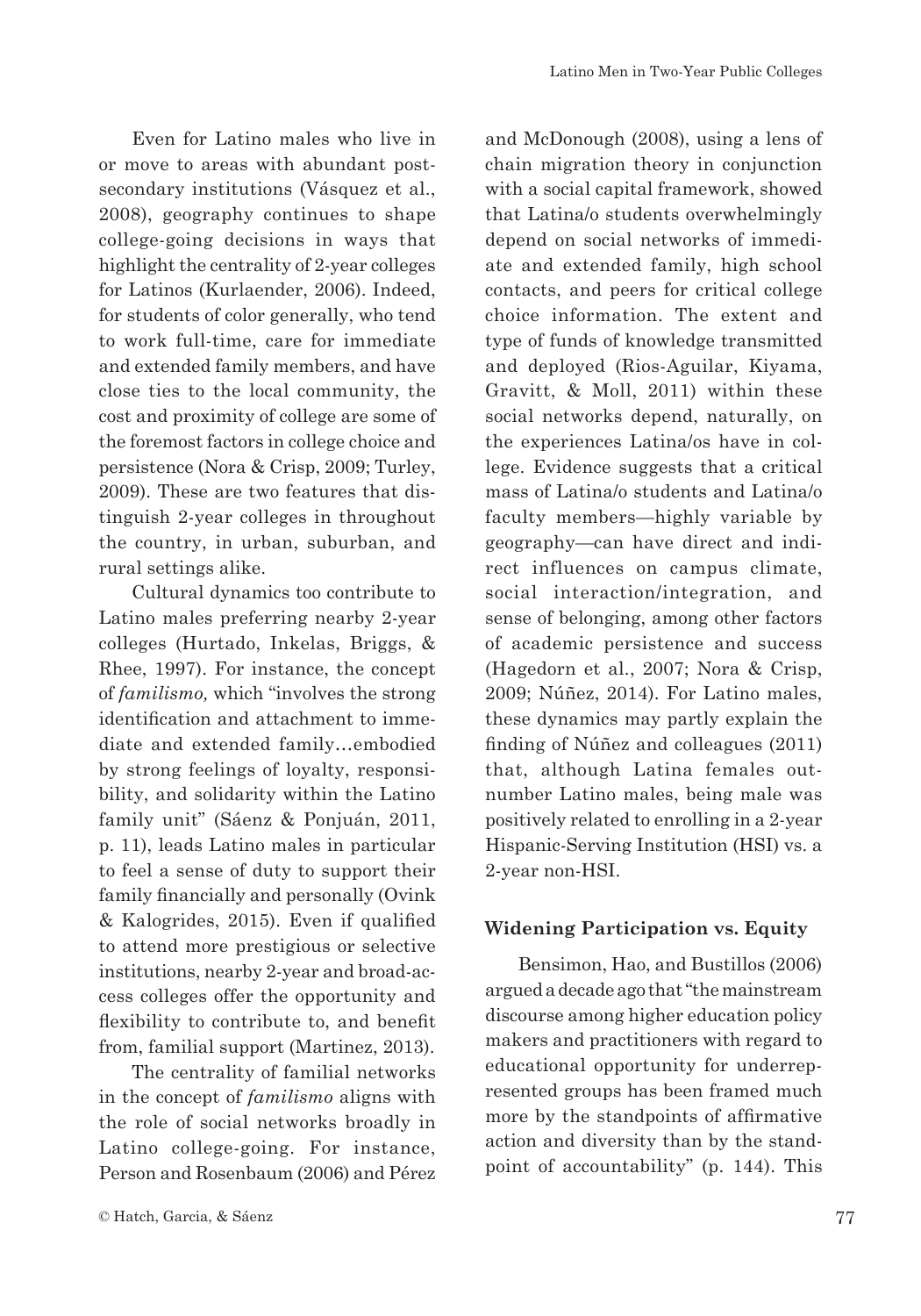observation remains true. Diversity and widening participation, though critically important, are not enough. Though increasing numbers of college enrollment and attainment among marginalized groups is essential, it is only a portion of the larger picture. In order to more fully understand the complexities of continuing inequities, the community surrounding institutions must be considered to determine how well institutions reflect the community broadly. This was the premise of the development of the Academic Equity Scorecard (Bensimon et al., 2006) constructed around four perspectives of access, retention, institutional receptivity, and excellence. In this scheme, each area is measured on various fronts (e.g., enrollment rates, persistence, faculty composition, degrees awarded) by using an Academic Equity Index (AEI), explained in more detail below, which is a measure of proportionality in regards to a reference group (e. g. certain disciplines compared to others, or an institution in comparison to the community that it purportedly serves).

Recognizing the power of these kinds of measures to investigate educational systems using existing data, Perna, Li, Walsh, and Raible (2010) utilized equity indices to examine the situation for Latina/os across postsecondary sectors within Florida and Texas. The authors asserted that the use of equity indices combatted three key obstacles in examining the status of Latinos in higher education. Equity indices account for variation in Latina/o population sizes by location and over time. Rather than simply comparing the number of Latina/o students that completed high school to

those that enrolled in a postsecondary institution, equity indices provide an avenue to account for these nuances and produce results that researchers can use to make meaningful, contextualized comparisons (Perna et al., 2010). Hatch et al. (2016) extended the use of equity indices to understand changes in equitable participation by Latina/os across the United States and found that patterns in Florida and Texas, along with other states with large and well-established Latino population centers may not be typical of other states in new Latino destinations. As opposed to the findings of Perna and colleagues that elite public flagship institutions were the most inequitable for Latina/os among college sectors, Hatch et al. (2016) found that, while 2-year colleges on average have fared better than other sectors in terms of Latina/o student enrollment equity, 2-year colleges on average actually are relatively less equitable than all four-year public colleges including flagship institutions in terms of faculty and executive managerial ranks. Hatch et al. (2016) also found these trends to be exacerbated in areas of the fastest Latina/o population growth, underscoring how local differences in the degree and kind of demographic changes vis-à-vis higher education participation need to be considered on their own terms.

#### **Method**

#### **Analytical Approach**

This study uses descriptive analyses to break down the national trends in enrollment for Latino men to the state level over the course of roughly the last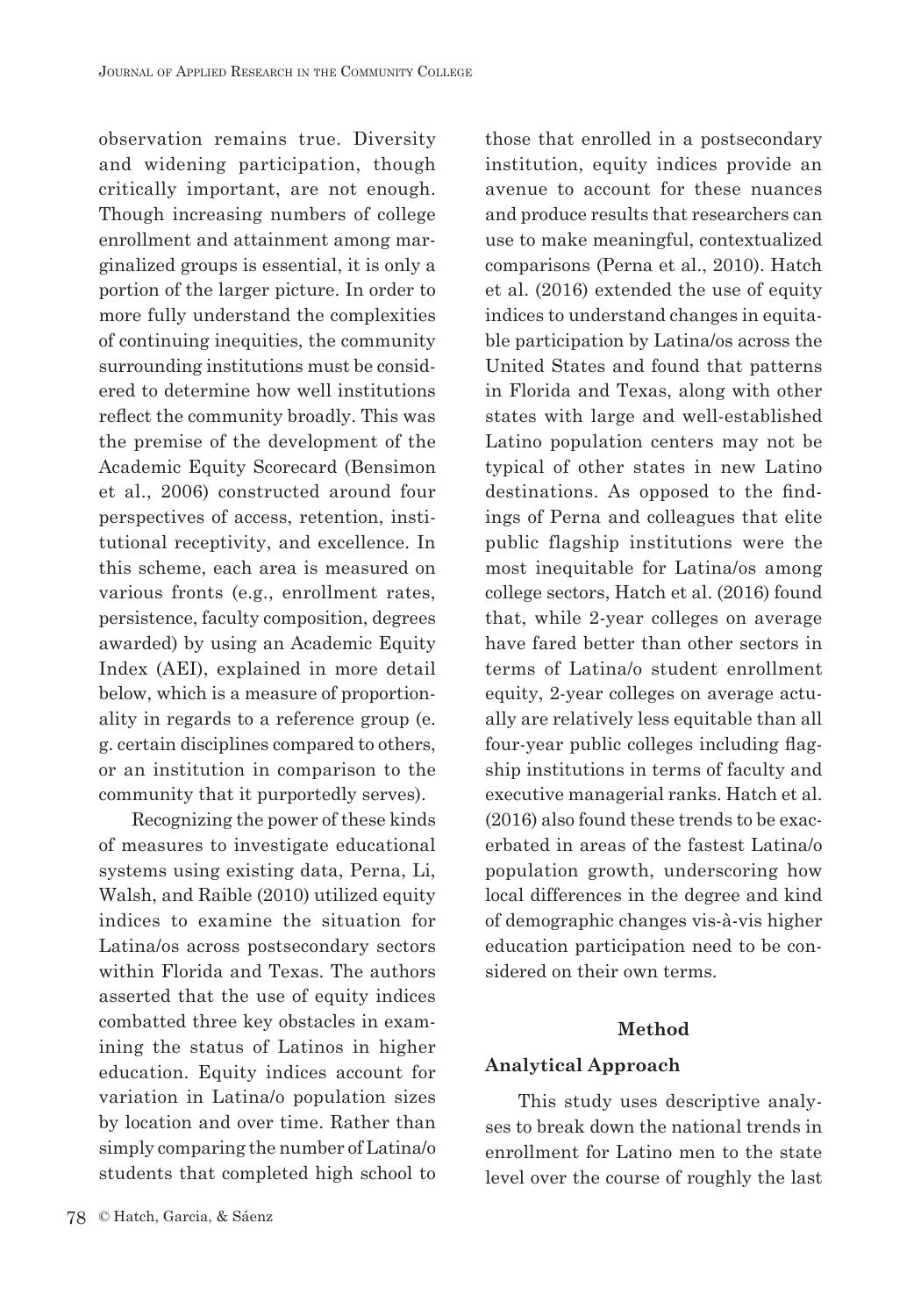decade. The analyses consider firstly enrollment trends of *widening enrollment*, meaning numeric and proportional composition within institutions, and secondly enrollment trends of *equity*, meaning proportional representation with respect to the composition of the local population. To do so, we leverage the concept of Academic Equity Indices (AEIs) developed by Bensimon and colleagues (2006) and exemplified in studies by Perna and colleagues (2006; Perna, Gerald, Baum, & Milem, 2007; Perna et al., 2010) and Hatch et al. (2016). Equity indices are expressed as a ratio of institutional proportional representation (the numerator) in light of proportional representation among a reference population (the denominator). In this way, they efficiently and effectively summarize equitable participation accounting for contextual changes across space and time (Perna et al., 2010).

The reference group in an enrollment equity index comprises those who are eligible to enroll. For open-enrollment and broad-access 2-year public higher education institutions, this means those with a high school diploma or equivalent. A Latino male enrollment equity index is calculated in this manner:

#### Latino Male Enrollment Equity Index = Latino Enrollment $_{jk}$ /Total Male Enrollment $_{jk}$ Latino HS Graduates<sub>ik</sub> / All Male HS Graduates<sub>ik</sub>

Where *j* represents the state and *k* represents a given year. An equity index less than 1 indicates inequitable higher education participation. An index of exactly 1 indicates equity. An index greater than 1 indicates greater than numerical equity.

The reference group might in practice comprise the entire adult male population, which would reveal a greater degree of societal inequity in education. By limiting the reference group to high school graduates, the index focuses on "the part of the educational 'pipeline' over which higher education institutions have direct control (i.e., access to college, not preparation for college)" (Perna et al., 2010, p. 151). As a way to take a broad perspective on societal equity and the role of public 2-year colleges, we initially accounted for all high school graduates aged 17 to 65 in our reference group. However the indices calculated with a reference group of all 17–65 year olds were misleadingly inflated and consistently above 1.0 throughout the nation over the last decade, a situation which does not match practical experience and self-apparent observation of higher education enrollments. This over-estimation turned out to be due to older generations having substantially lower high-school graduation rates (thus deceasing the denominator and so unduly weighting the numerator), while at the same time being less likely to enroll in college. As a compromise, we restricted our reference group to the "traditional" age range of 17 to 24 year olds despite the substantial representation of older students in 2-year public colleges. At the same time, this age range appropriately considers the younger Latino population segment which is driving demographic changes and supposedly leading to increasing participation and equity in higher education.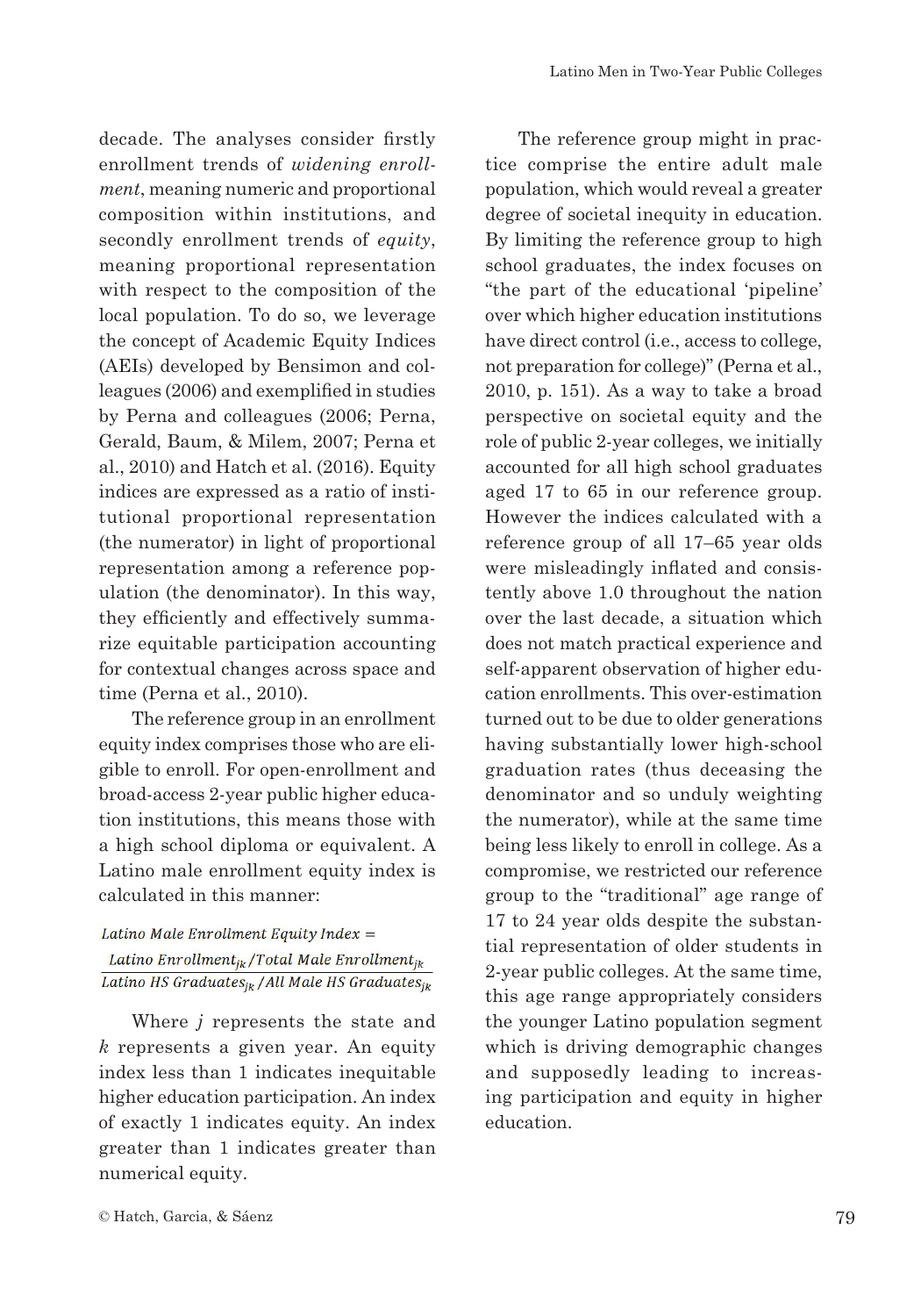#### **Data Sources**

The Integrated Postsecondary Education Data System (IPEDS) provided enrollment numbers for all U.S.-based and Title IV-participating institutions in the 2-year public sector (Phipps, Shedd, & Merisotis, 2001). Because IPEDS data come from obligatory census counts instead of survey estimates, the counts are highly reliable and thus useful for local trends analysis where relatively small populations are poorly estimated (Ginder, Kelly-Reid, & Mann, 2014; Hatch et al., 2016). The Community Population Survey (CPS), sponsored jointly by the U.S. Census Bureau and Bureau of Labor Statistics, is a nationally-representative monthly survey that allowed for estimates of population characteristics at the state level.

The availability of comparable data over time delimited the scope of our study. At the time of our analysis, IPEDS variables have been relatively stable since 2003. Colleges are not required to report all data points every year, making data from even years drastically reduced for some states. Complete data were available in odd years through 2013. The CPS, though detailed and very stable over time, sometimes lacks sufficient sample sizes for estimates of some subpopulations in some areas. To mitigate this limitation we, like Flores (2010), relied on the CPS's merged outgoing rotation groups (MORG) which are compiled on a yearly basis and contain three times as many observations as quarterly CPS records. Nonetheless, we opted to use estimates starting only in 2005 since before this time there were fewer than 35 states with reliable estimates of the number of college-eligible Latino men for a comparison group (fewer than 3,000 individuals). Because of volatility in year-to-year estimates from CPS data, we calculated three-year weighted rolling averages for the population reference estimates, bringing our baseline year to 2007, even though the analysis effectively accounts for 9 full years from 2005 to 2013, inclusive.

#### **Limitations**

Some technical limitations of this study have already been outlined above in regards to data availability. One consequence is that the time period of this study brackets very closely the duration of the Great Recession that uniquely and perhaps permanently affected 2-year colleges (D'Amico, Katsinas, & Friedel, 2012). The trends noted here may look quite different in decades leading up to this time frame and since the Great Recession technically ended and immigration trends have changed. Another consequence is that the CPS MORG data, though containing hundreds of thousands of individual cases per year surveyed using advanced sampling techniques, still only provide representative estimates at the state level at best. Despite the improved detail in this study over most research, varying intrastate contexts of these community-focused institutions remain hidden. This study is limited to the question of enrollment, and so focuses on access instead of arguably more important measures of success. Lastly, to speak of education equity in terms of students is narrowly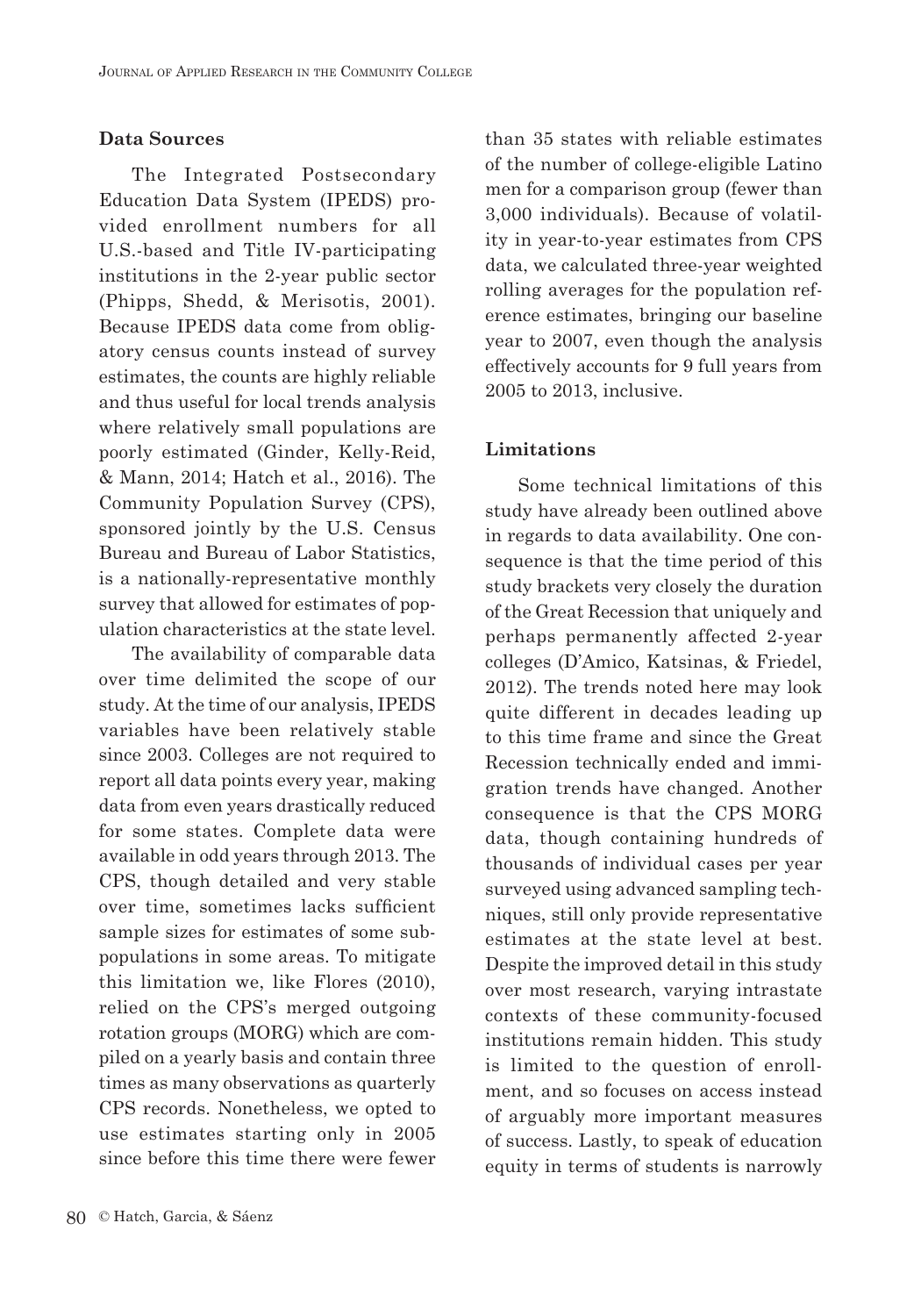construed in its own way as equity is best considered in holistic terms of the institution, including faculty, leadership, and oversight bodies, notions explored in our larger research agenda. Indeed, educational equity entails how a college is an integral extension of the community, not merely of how an institution is "serving" certain groups.

#### **Results**

#### **Enrollment Changes**

IPEDS data reveal that among public 2-year colleges, enrollment for Latino men increased from 361,691 in 2005 to 591,450 in 2013, a 63.5% increase. Some of these gains were due to increasing numbers of institutions, as there was also a 6% increase in public 2-year colleges represented in the data set, from 966 to 1,024. But even an adjusted rate (63.5% / 1.06) of 60.0%, or 6.7% annual growth in enrollments, outpaces the overall postsecondary enrollment increase of 2.5% annually between 1998 and 2012 (Hussar & Bailey, 2016). In light of 2.2% to 3.4% annual growth over the same period among the Latino population broadly (Krogstad & Lopez, 2015), one could reasonably classify this kind of growth in 2-year public college participation by Latino men as remarkable and conclude that at a minimum inequities in access are narrowing at a rapid pace. Broadly speaking, this may be the case and is indeed good news. However, this national picture often constitutes the extent of the conversation, and deserves some unpacking in light of variations by state.

At the state level, the nine-year rate of change in Latino male enrollment is also remarkable in the magnitude of variation. A few outlier states aside with peculiar situations (such as Indiana's public community colleges all reported as one institution to IPEDS, and Florida's decade of massive reshuffling of college categorizations that confounds an interpretation of enrollment change there [Petry, 2006]), the mean percentage growth in enrollments among Latino men, making the same adjustment as above for the number of colleges, was from a minimum of 24.3% for Illinois to 283.5% for Idaho. The mean was 93.5% and standard deviation of 53.1 percentage points (Figure 1).

These figures show striking variation in enrollment patterns among states, yet is limited to the question of widening participation within institutions, which is a necessary component of, but not the same as, the issue of equity. The notion of proportional composition for Latino men among all enrolled men constitutes the numerator in an equity index. In the next section we combine this view with the contextual demographic picture.

#### **Equity Changes**

Variation across states in college enrollment changes for Latino men in numerical or percentage terms raises important questions about why such differences occur. A place to begin, naturally, is an understanding of the demographic changes that are working in the background. This approach of contextualizing changing rates of participation within institutions turns our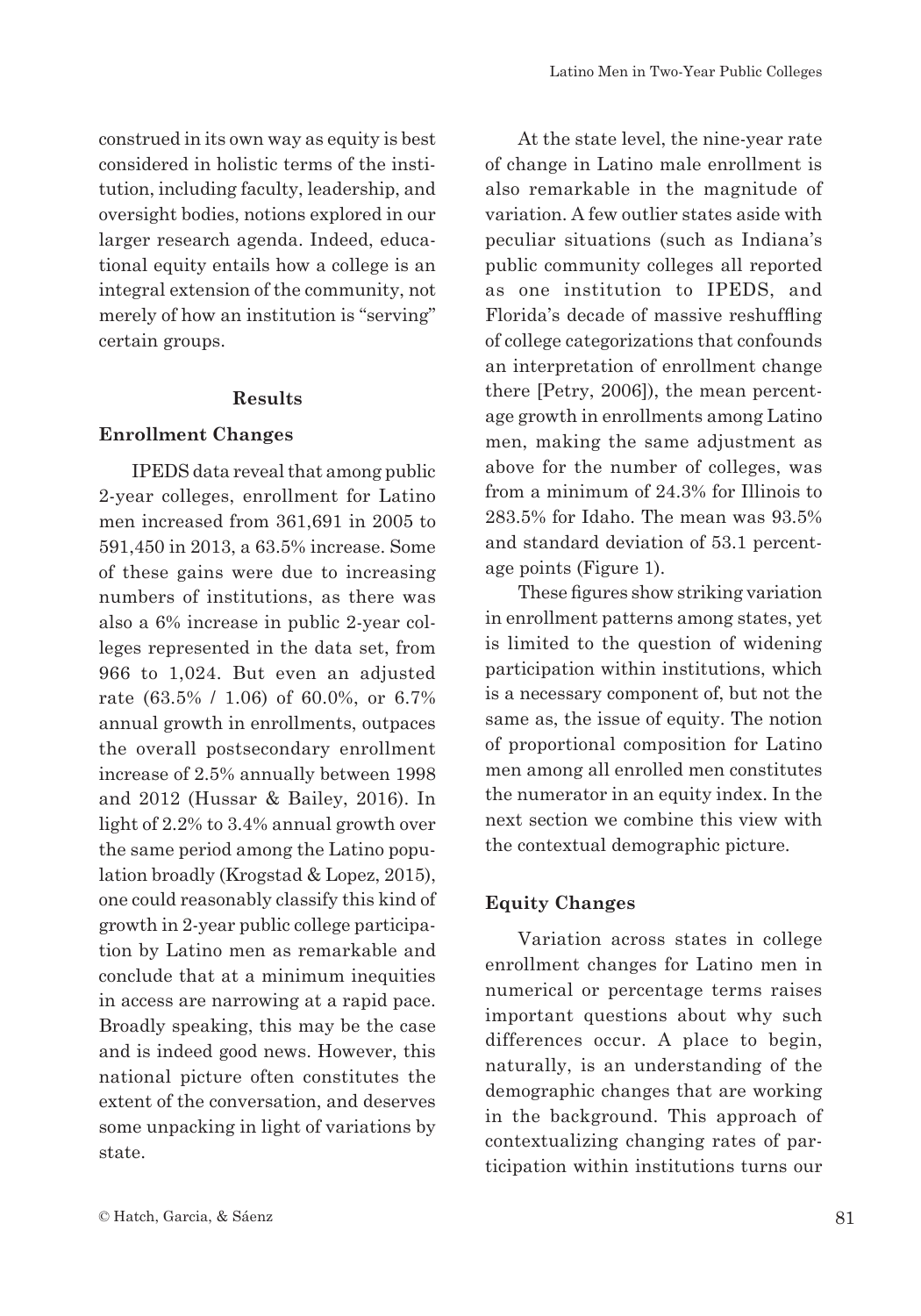

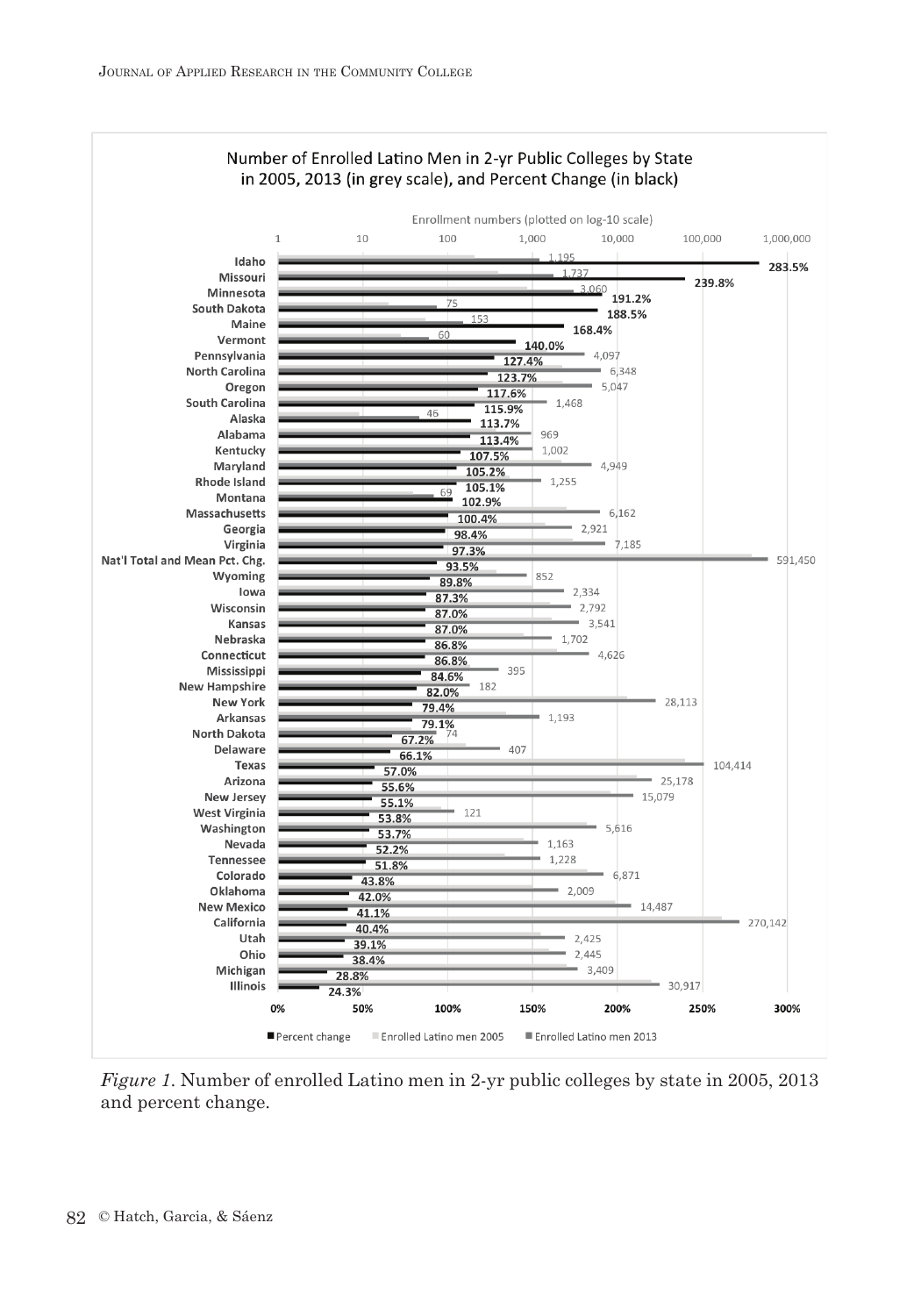attention to the broader issue of educational equity since it situates the college within its local community and proportional demographic composition among those who live there.

**The denominator of local demographic change.** Estimates about general demographic changes available through the CPS MORG data confirmed that—perhaps not surprisingly —the rate of Latino demographic changes have been drastically different across states. The data also revealed that the patterns are decidedly gendered, in agreement with the literature (Fry, 2008). There were 36 states with sufficient sample sizes to allow for estimates of both the growth rate of Latina/os together and disaggregated by sex. We found that, on a state-by-state basis, there was an average  $55.1\%$  (*SD* = 33.1 percentage points) increase from 2005 to 2013 in the number of all Latina/os 17–24 years old with a high school education, and so eligible to enroll in 2-year public college. But if we look at Latino males alone, the average state growth was considerably higher: a 62.4% increase, but with much more variability (*SD* = 50.1 percentage points). Although the growth for Latina/ os broadly and Latino men specifically are, unremarkably, highly correlated on a state-by-state basis ( $r = 0.86$ ,  $p <$ .01), there are notable outliers that show how different the situation can be. In Connecticut, for instance, the general Latina/o population of young adult high school graduates increased by 19.7% while Latino males alone decreased by 7.3% over the same time. Similarly, the high-school educated population of young adult Latina/os in Minnesota

overall increased by 5.7%, while the number of high-school educated Latino young men fell by 8.7%. Such gender disparities are likely due to numerous factors, from public education, marginalization or social inclusion, college outreach, migration, immigration, and labor market forces to name just a few.

**A comparative example of statelevel gains and losses.** To what extent have these changes in the proportional makeup of eligible Latino male students in states come to be reflected in the proportional makeup of the student body of public 2-year colleges? To find out, we bring to bear the concept of an enrollment equity index on a state-by-state basis. Before looking at the national sample, consider the example of just two states that illustrate the power of equity indices to make sense of multiple moving data points. Minnesota, mentioned above, and its Great Plains neighbor, Nebraska, are two new Latino destination states that share many historic, geographic, and demographic characteristics. Whereas we see above that Minnesota's population of college-eligible Latino males is estimated to have fallen by 8.7% over the time period tracked, the estimates for Nebraska show very rapid growth, up 128.6%. Concurrently, the number of Latino males enrolled in both states' 2-year public colleges have risen from 2007 to 2013, in Minnesota up 196.4% and in Nebraska up 92.3%. But all of these figures are only point-topoint count differences on two measures in different geographic contexts. It becomes extremely challenging to keep track of these trends for just two states, let alone for other state comparisons.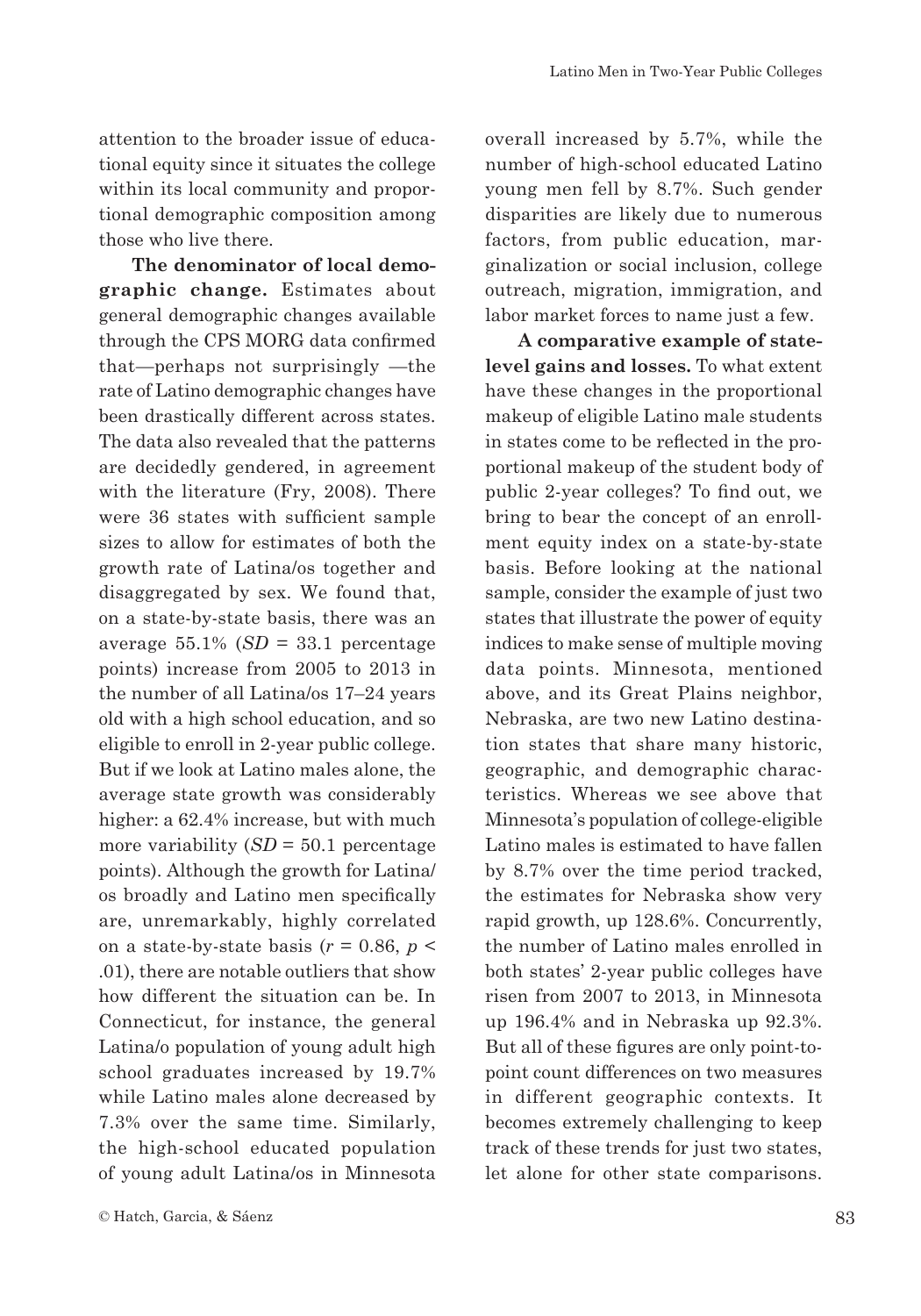#### Table 1

|                                                                                                                           | State | 2007    | 2009    | 2011                                                                                                            | 2013    |
|---------------------------------------------------------------------------------------------------------------------------|-------|---------|---------|-----------------------------------------------------------------------------------------------------------------|---------|
| Each cell shows:                                                                                                          | MN:   | (1.051) | (1.509) | (2,770)                                                                                                         | (3,060) |
| (Num. of Latino males)<br>enrolled in 2-year public<br>colleges statewide)                                                |       |         |         | $\frac{.019}{.048} = .41$ $\frac{.025}{.045} = .55$ $\frac{.045}{.054} = .84$ $\frac{.053}{.049} = 1.07$        |         |
| Proportion CC enrolled males<br>who are Latino<br>Proportion area males with HS<br>ed. who are Latino<br>$=$ Equity index | NE:   | (911)   | (1,090) | (1, 415)                                                                                                        | (1,702) |
|                                                                                                                           |       |         |         | $\frac{0.049}{0.074} = .66$ $\frac{0.053}{0.073} = .72$ $\frac{0.067}{1.023} = .54$ $\frac{0.089}{0.069} = .54$ |         |

*Equity Indices and Constituent Parts for Enrollment of Latino Males in Public 2-year Colleges in Two Selected States*

But this is just what is accomplished through equity indices, shown in Table 1, along with their constituent parts to illustrate how they work.

Minnesota is a more populous state than Nebraska, so perhaps not surprisingly it also has greater numbers overall of Latino males enrolled in the state's 2-year public colleges; though in 2007 Minnesota only had 140 more than Nebraska. By 2013, the number in Minnesota (3,060) was nearly double that of Nebraska's (1,702), even as both states saw numerical growth. Both states also saw different trends in proportional terms, within and outside of colleges. In Minnesota, the proportion of males with a high school education who are Latino stayed mostly unchanged: from 4.8% to 4.9%. (Notice how this slight relative growth in proportional terms differs from the numerical loss indicated previously. This shows the efficiency of equity

indicators and their parts to account for relative surrounding demographic changes.) In Nebraska, the proportion more than doubled from 7.4% to 16.6%, so that by 2013 roughly 1 out of every 6 high-school educated males in the state was Latino. Concurrently, both states saw important gains in Latino males enrolling in their 2-year public colleges, as indicated by the increasing proportions in the numerators. However, in Nebraska, the population changes outpaced the enrollment changes resulting in a net loss in overall equity. Minnesota saw enrollment of Latino males achieve and just surpass numerical equity by 2013 according to these estimates, whereas it was behind Nebraska on this measure in 2007.

**Nationwide** s**tate-level gains and losses.** These are just two examples from across the United States. Figure 2 shows relative gains and losses in equity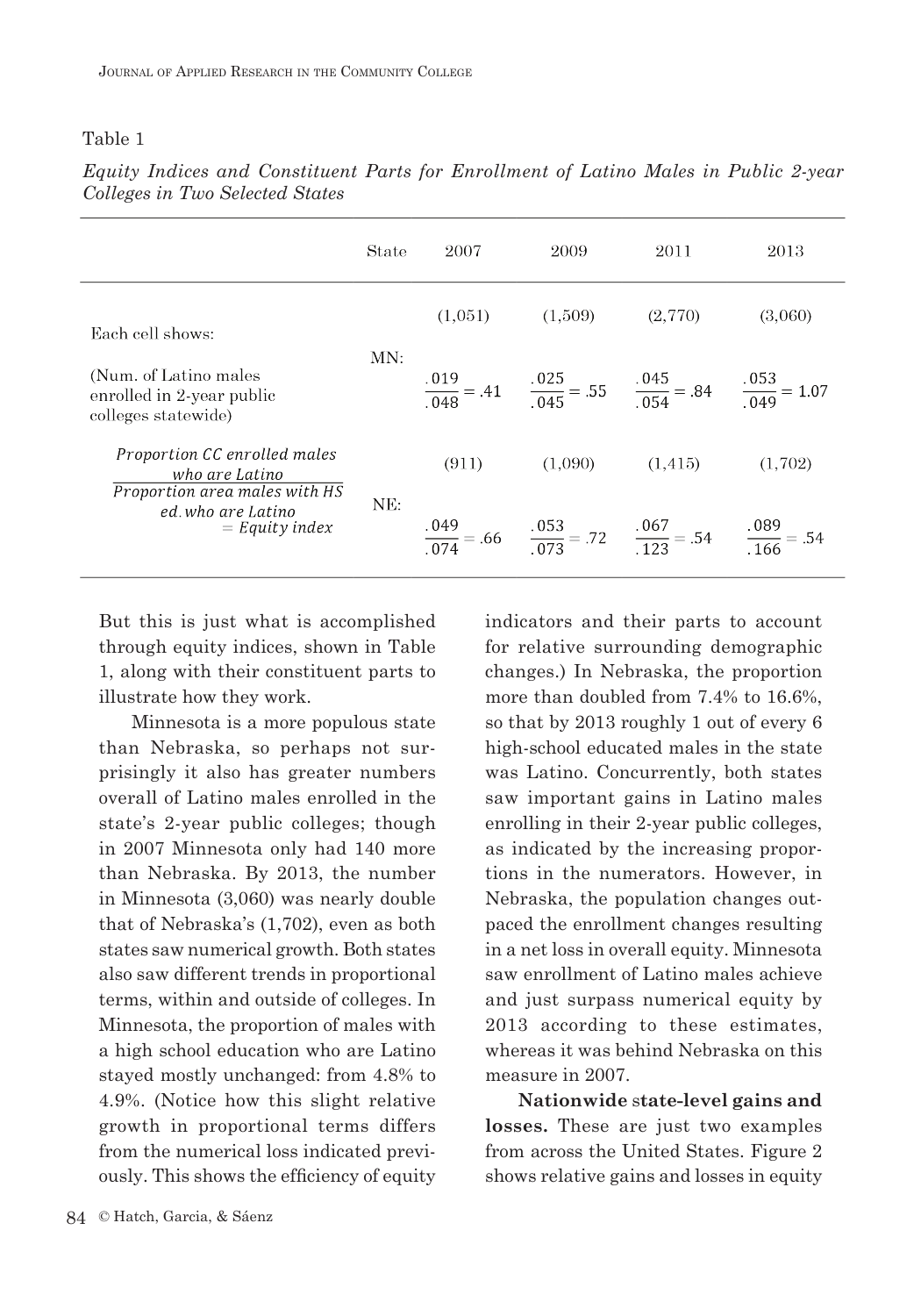indices for all states with available data. In Figure 2 we see that in 2013, the mean was  $0.89$  (*SD* = 0.26), ranging from 0.54 in Nebraska to 1.88 in the case of Connecticut (numbers in greyscale). But more importantly beyond this snapshot, we can calculate the degree of change over time for these indices to get a sense of how different states have fared in realizing equitable participation in their public 2-year institutions, or alternately fallen further behind. These gains or losses (net change) between 2007 and 2013 are show in black print in Figure 2. The average net change for enrollment equity was 0.09 index points. In practical terms, this would be equal to, for example, a situation with a local population of 10% of college-eligible men being Latino, where the proportion of enrolled undergraduate men in the local college changes from 8.0% to 8.9% being Latino. While most states had made some gains toward greater equity, 12 states had lost ground over time, including New Mexico and Texas which are two of the five states where the majority of HSIs are located (Núñez, Hurtado, & Calderón Galdeano, 2015). The other three, Arizona, California, and Florida saw gains at about the national average, despite having relatively lower rates of growth in the population of Latinos who are qualified to enroll in college, compared to very fast-growing parts in the interior of the country and areas without traditionally large Latino populations.

Conversely, there is not necessarily a close correlation of equity gains with gains in raw enrollment numbers, just as seen in the case of Minnesota and Nebraska. Comparing Figure 1 and

Figure 2, one can see that only seven states with the largest gains in enrollment numbers (Idaho, Minnesota, North Carolina, South Carolina, Maryland, Georgia, and Virginia) also are above the national average in equity gains. Missouri, Pennsylvania, Oregon, and Rhode Island all saw below-average equity gains despite above-average numerical enrollment growth. This disparity underscores just how wide the equity gap can be in some parts of the country. Massachusetts in particular, which saw 100% growth in the number of Latino males enrolled in its 2-year public colleges, experienced a 0.38 point loss in equity measures, down from 1.46 in 2007 to 1.08 in 2013, just above the break-even point of a 1.0 equity index value.

#### **Discussion**

In terms of enrollment, the number of Latino men that entered colleges and universities nationwide and stateby-state has increased substantially, a positive indicator of widening participation. Yet the percent growth varied widely between states with a minimum growth percentage of 24.3% and maximum growth of 283.5%, pointing to the important role of context and geography in this dynamic. Differences also existed among states in regard to those eligible to enter college. While the average state growth in Latino males with a high school education increased by 62.4%, some states experienced growth to a greater or lesser degree or even a decline in the case of Minnesota, for instance, which experienced an 8.7%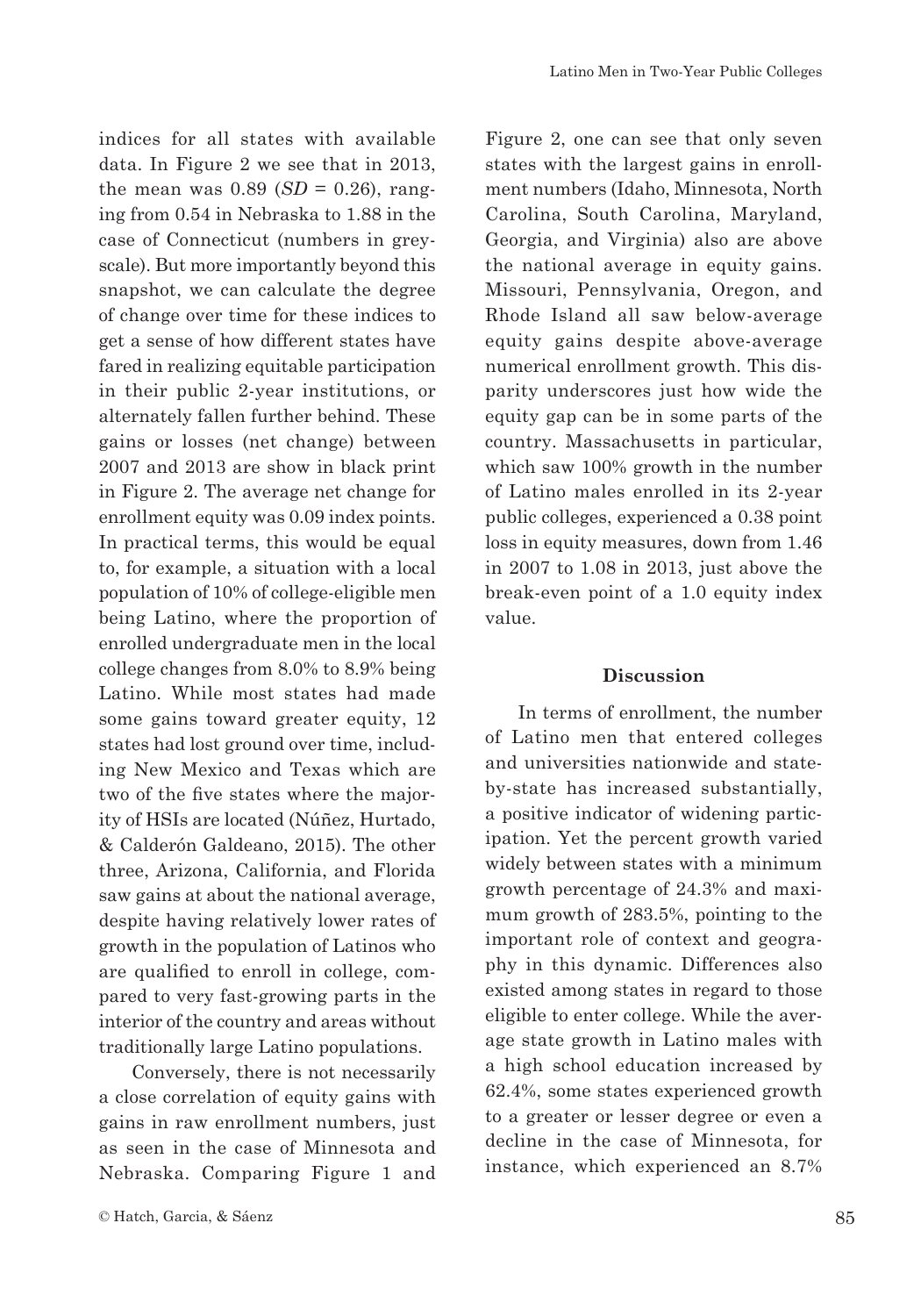

#### Enrollment Equity Indices for Latino Men in 2-yr Public Colleges by State in 2007, 2013 (in grey scale), and Net Change (in black)

*Figure 2*. Enrollment equity indices for Latino men in 2-year public colleges by state in 2007, 2013, and net change.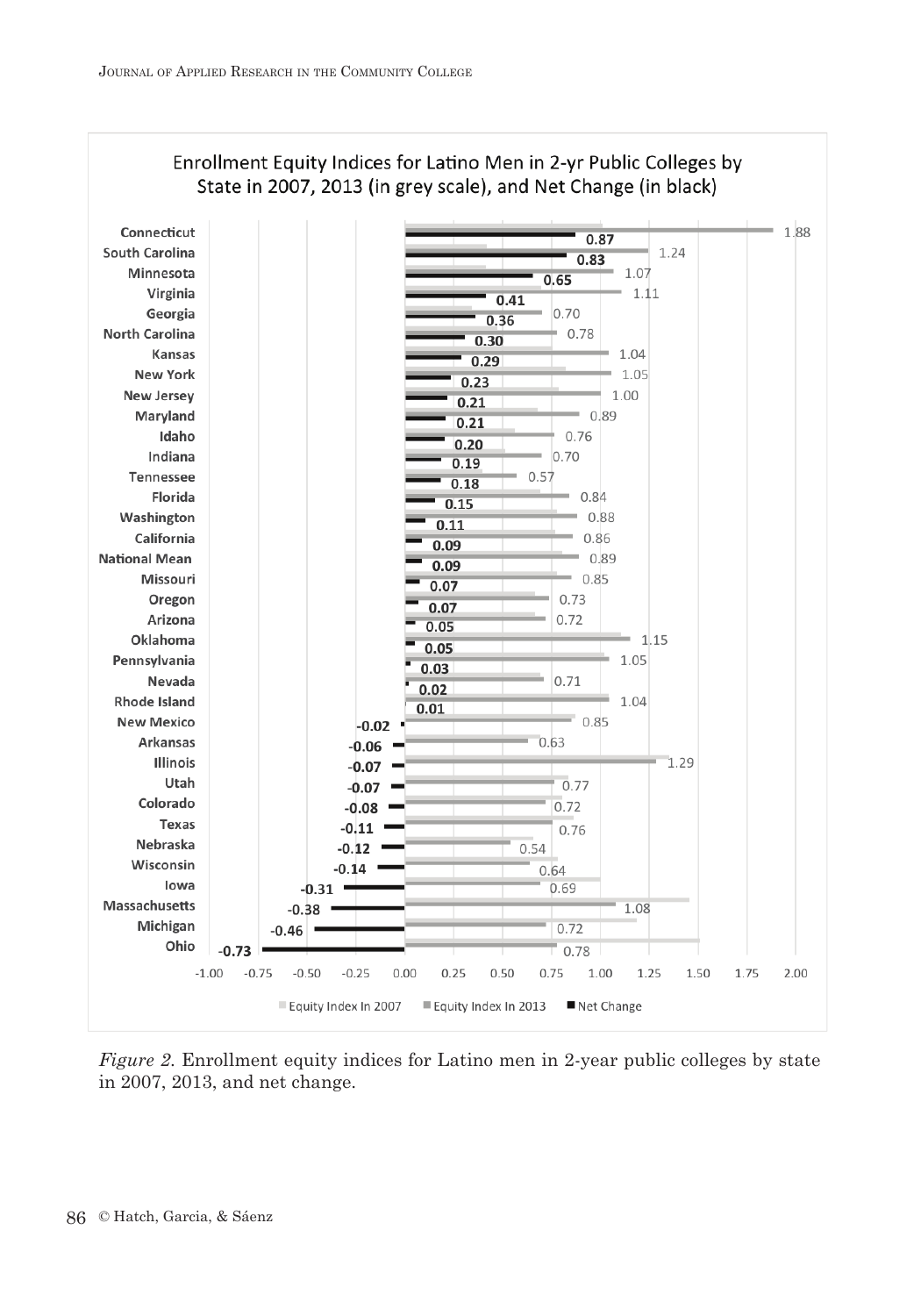decrease over the same time period. In regard to enrollment equity, of the 38 states with available data, the average equity index was 0.89 with an average net change of 0.09 index points. Though equity within most states experienced growth, there were others that dropped. Notable among this group were New Mexico and Texas. Given the substantial Latino population and presence of HSIs within these states, one might expect equity growth here, yet clearly that is not the case.

Throughout the findings there are few clear patterns as to which states have made gains in enrollment equity. Hillman's (2016) mapping of educational deserts may have some relation. Most education deserts are located in the Midwest and Great Plains states, and indeed 6 out of 12 states that saw equity losses are located here (Illinois, Nebraska, Wisconsin, Iowa, Michigan, and Ohio), with only 4 Midwestern and Great Plains states (Minnesota, Kansas, Indiana, and Missouri) experiencing gains of any kind. Conversely, Hillman found the fewest educational deserts in Mid-Atlantic and New England states and these states are found throughout the ordered lists in Figures 1 and 2. Similarly, other regions of the country include states with widely divergent trends among them: For instance, Arizona gaining some ground, New Mexico losing ground; Oklahoma gaining, Texas losing; Idaho making gains, while Utah and Colorado fell behind, and so on.

Thus, the descriptive findings here, while revealing many divergent trends across the country, raise at least as many questions as to why and how the situation has been so different in neighboring states. Therefore, whereas the literature clearly shows that family ties and social networks matter to college-going for Latino males (Martinez, 2013; Núñez et al., 2011; Pérez & McDonough, 2008), this research corroborates the notion that geographic variations in the number, type, and proximity of institutions (Hillman, 2016; Hurtado et al., 1997) play a substantial role in (in)equitable participation rates. In areas with many HSIs, these trends speak to the "elusive role" of this designation (Flores, Horn, & Crisp, 2006, p. 74). The results here point to yet other structural forces such as differences in state policies, governance, and nature of civic institutions (Flores et al., 2006).

#### **Conclusion and Implications for Policy, Practice, and Research**

While trends in national enrollment, particularly within public 2-year colleges, shows how participation patterns have increased overall, results of this study provide a more nuanced look into the uneven distribution of enrollment and equity across geographical areas. Parsing out and examining the variation in Latino college student enrollment and equity by geography matters for a few reasons. Rather than rely on statistics that reflect national trends which may substantially differ by state context, the results of this study provides practitioners and policymakers a clearer picture of the status of Latino equity within their own state and the extent to which public 2-year institutions are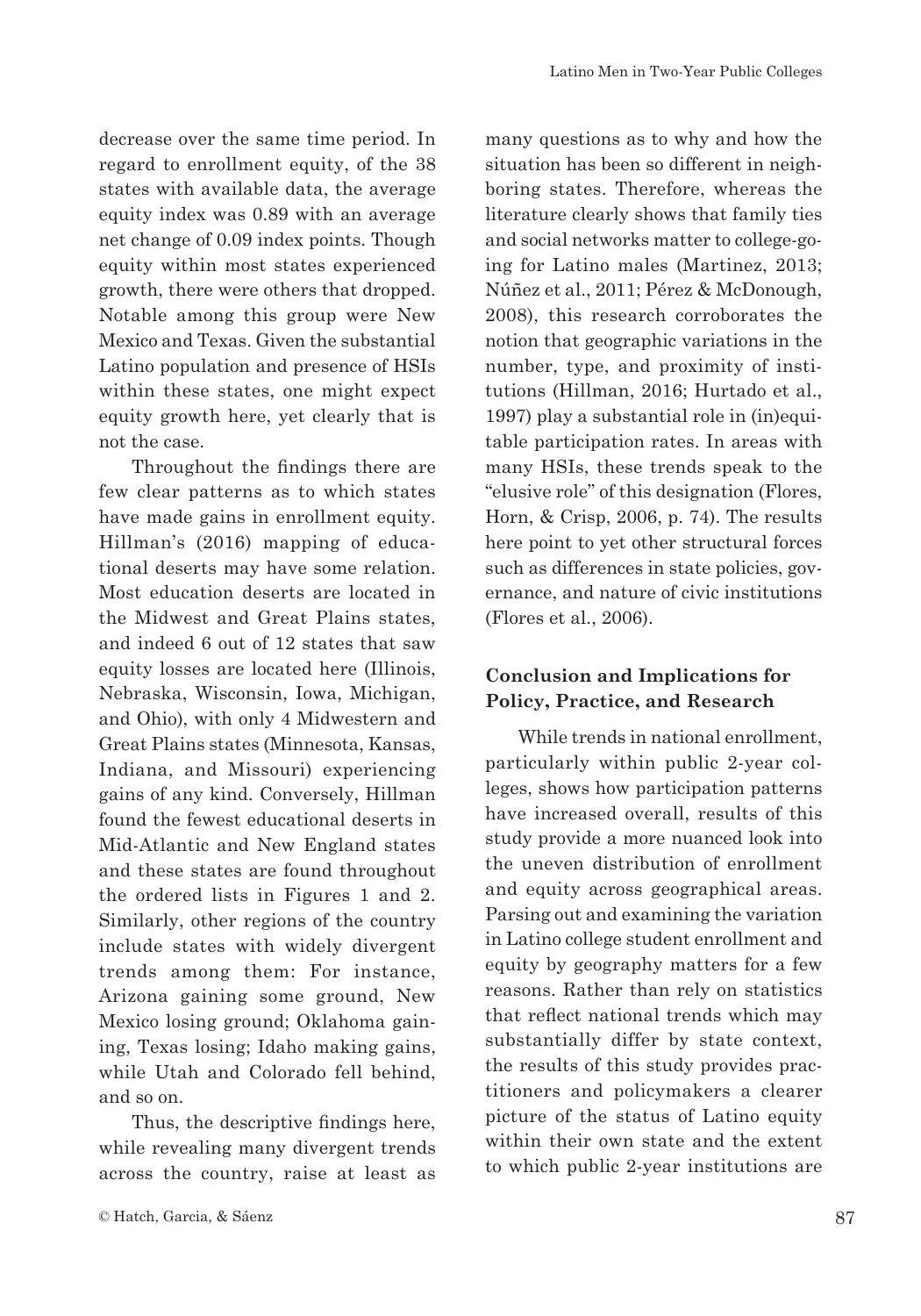effectively recruiting and enrolling Latino students.

Results of this study provide evidence that equity gains and losses that have taken place over time may be gendered, due to different family and migration patterns in established vs. "new" Latino destinations. This finding entails different policy emphases to better serve Latino males who face different kinds of barriers that are in many ways a function of geography. For instance, the discrepancy between the number of Latina and Latino high school graduates in states such as Connecticut and Minnesota underscore the need for some states to take a closer examination to this portion of the educational pipeline. As reflected by Hatch et al. (2016), for some Latinos, college enrollment decisions can be shaped by experiences as early as grade school, thus it is imperative for states to critically examine how educational opportunities are afforded to men throughout the pipeline, including the critical link of 2-year colleges that are a bridge between secondary, post-secondary, and workforce education. As shown in these findings, the results that some states have within the same region can be drastically different, begging the question of what some are doing relatively better or worse than their neighbors to serve Latino men in either place.

Because this study is only descriptive in nature, policy and practice implications are limited. Instead, the findings underscore the need for comparative studies to determine the source of the enrollment and equity patterns observed. For instance, few previous

studies on Latina/o college enrollment have investigated policy factors. Núñez and Kim (2012) found few differences in school-level or state-level influences in their 3-level multicontextual model of Latina/o college enrollment. Instead of state-level variables of state support for colleges as expected, differences in college enrollment were found to differ due to secondary school variables of absenteeism and the percentage of free school lunch, and state averages of educational attainment of teachers and average teacher salaries. Flores (2010) in her study focusing on foreign-born non-citizen Latina/os, found that if states have Dream acts, there has been a corresponding increase in the likelihood of college enrollment for these individuals. Notably, the effect was stronger for males than females in the 18–24 year age range. She found that affirmative action policies, on the other hand, reduced the odds for females to enroll, but not males. Whether these trends extend to nativeborn and/or citizen Latina/os was not the aim of her study. Yet the gender differences in enrollment associated with state policies warrants exploration.

Due to the wide variety of state contexts, though, and the challenge in operationalizing state policy factors nationwide (Núñez & Kim, 2012) we argue that most immediately, future research might take up comparative studies between states, in light of the saliency of education deserts (Hillman, 2016) and marked differences in neighboring states that this current study reveals. Given the role that proximity and type of institutions plays in relation to Latino male enrollment, this may be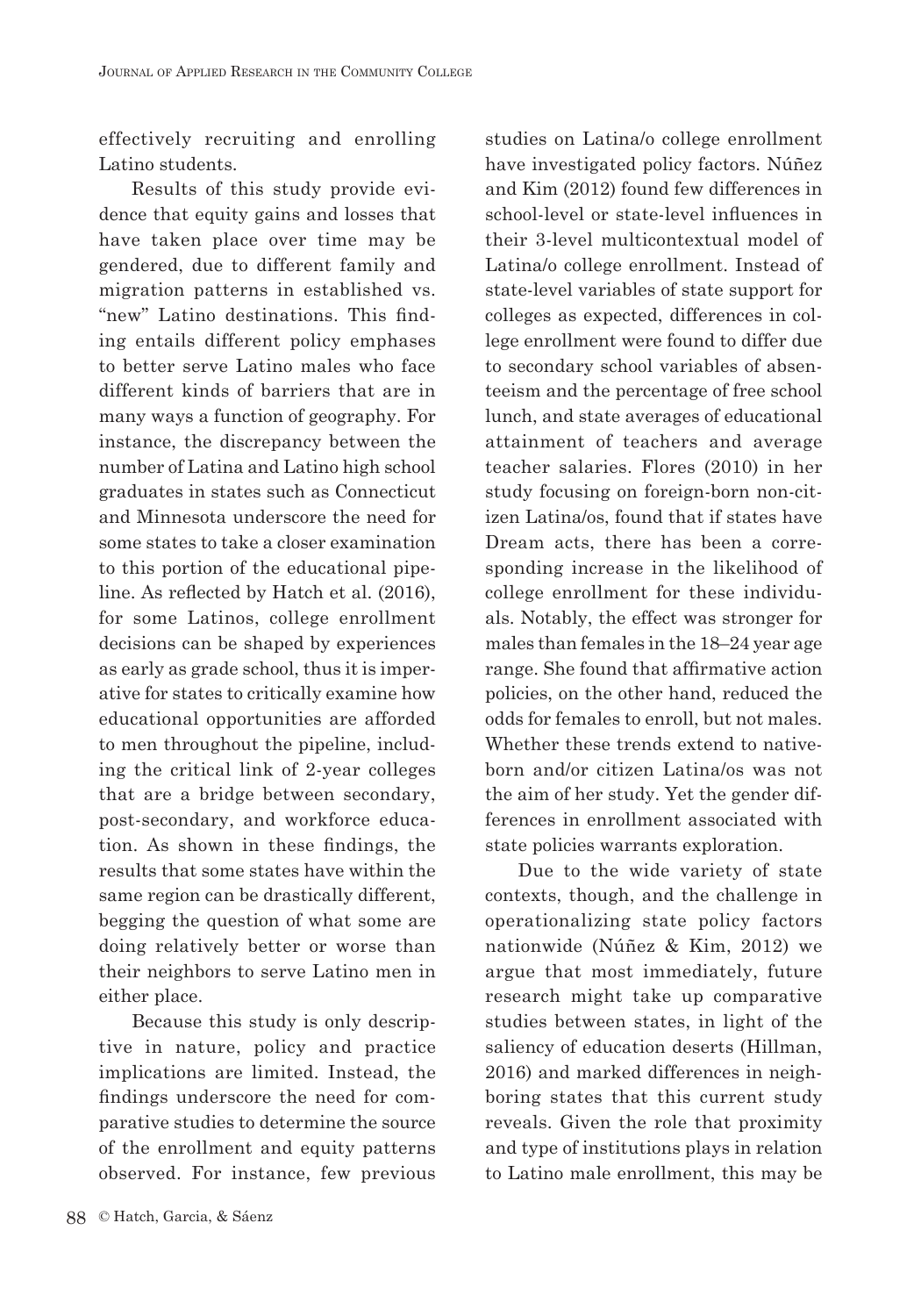a promising way in to unpacking the effects of variations in state policies, tuition, funding, governance models, and the extent of coordination throughout the educational pipeline, among other poorly understood external influences (Flores et al., 2006).

Even more fundamentally though, intersectional frameworks for understanding contextual differences of Latino educational equity are critically important to advancing theory and deriving transformative practices and policies. Núñez (2014) makes a detailed and compelling case for why and how to break through the monolithic treatment of Latina/os in higher education by considering intersecting identities of (a) national origin, (b) immigrant status, (c) class, (d) gender, (e) sexuality, (f) religion, and (g) language fluency, among others. Indeed, Latina/o migration studies (Fry, 2008; Hamann et al., 2015) show that many of these characteristics vary, sometimes substantially, across geographic location, just like gender, a dimension we have explored here only in binary terms. Given that maleness (or at least masculinity), is an intersectional identity that is privileged not oppressed (Cabrera, Rashwan-Soto, & Valencia, 2016), Núñez's admonition is important to not only consider individual differences, but broader domains of power that can keep families, communities, and civic institutions disjointed through cultural differences, or present discontinuities among educational institutions and sectors. For instance, suppositions about male roles, their educational aspirations, and institutional missions to achieve them, even

if aspirational and progressive, can narrowly proscribe policy and interventions. Or those domains of power can be critically questioned to rethink what is possible to advance Latino male educational success and that of everyone else's too.

Correspondence regarding this article should be directed to Deryl K. Hatch, University of Nebraska–Lincoln, 119 Teachers College Hall, Lincoln, NE 68588-0360. E-mail: derylhatch@unl.edu / Phone: 402- 472-4231 / Fax: 402-472-4300

#### **References**

- Bensimon, E. M., Hao, L., & Bustillos, L. T. (2006). Measuring the state of equity in public higher education. In P. Gándara, G. Orfield, & C. L. Horn (Eds.), *Expanding opportunity in higher education: Leveraging promise* (pp. 143–166). Albany, NY: SUNY Press.
- Cabrera, N. L., Rashwan-Soto, F. D., & Valencia, B. G. (2016). An intersectionality analysis of Latino men in higher education and their help-seeking behaviors. In V. B. Sáenz, L. Ponjuan, & J. L. Figueroa (Eds.), *Ensuring the success of Latino males in higher education: A national imperative* (pp. 75–92). Sterling, VA: Stylus.
- Crisp, G., & Nora, A. (2010). Hispanic student success: Factors influencing the persistence and transfer decisions of Latino community college students enrolled in developmental education. *Research in Higher Education, 51*(2), 175–194.
- D'Amico, M. M., Katsinas, S. G., & Friedel, J. N. (2012). The new norm: Community colleges to deal with recessionary fallout. *Community College Journal of Research and Practice, 36*(8), 626–631.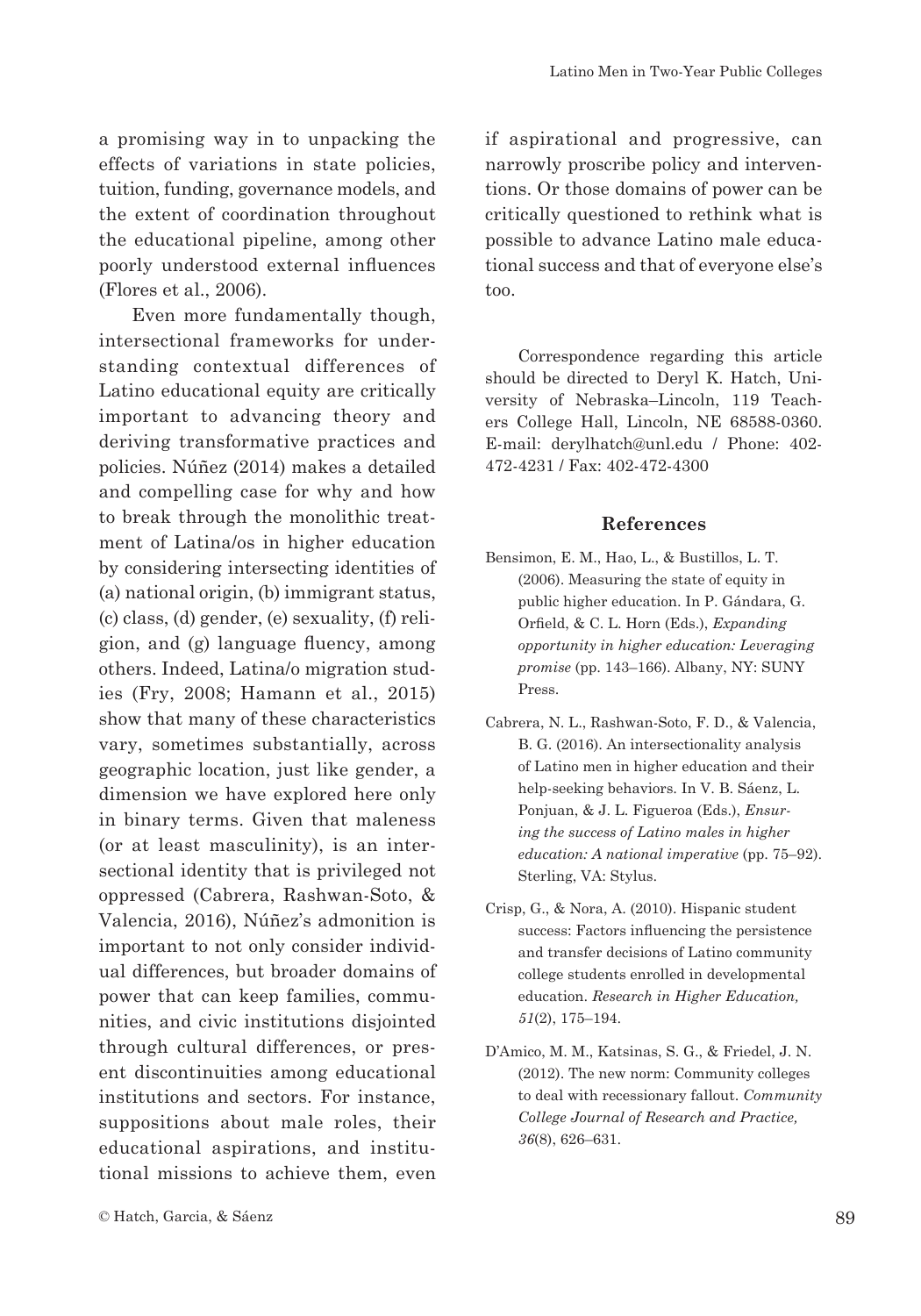- Flores, S. M. (2010). State dream acts: The effect of in-state resident tuition policies and undocumented Latino students. *The Review of Higher Education*, *33*(2), 239–283.
- Flores, S. M., Horn, C. L., & Crisp, G. (2006). Community colleges, public policy, and Latino student opportunity. *New Directions for Community Colleges, 2006*(133), 71–80.
- Flores, S. M., & Park, T. J. (2013). Race, ethnicity, and college success: Examining the continued significance of the minority-serving institution. *Educational Researcher, 42*(3), 115–128. doi:10.3102/0013189X13478978
- Fry, R. (2008). *Latino settlement in the new century*. Washington, DC: Pew Hispanic Center.
- Fry, R., & Lopez, M. H. (2012). *Hispanic student enrollments reach new highs in 2011.*  Washington, DC: Pew Hispanic Center. Retrieved from http://www.pewhispanic.org/ files/2012/08/Hispanic-Student-Enrollments-Reach-New-Highs-in-2011\_FINAL.pdf
- Ginder, S. A., Kelly-Reid, J. E., & Mann, F. B. (2014). *2013-14 Integrated Postsecondary Education Data System (IPEDS) Methodology Report* (No. NCES 2014-067). Washington, DC: U.S. Department of Education, National Center for Education Statistics.
- Gonzalez-Barrera, A. (2015). *More Mexicans leaving than coming to the U.S*. Washington, DC: Pew Research Center. Retrieved from http:// www.pewhispanic.org/2015/11/19/more-mexicans-leaving-than-coming-to-the-u-s/
- Hagedorn, L. S., Chi, W., Cepeda, R. M., & Mc-Lain, M. (2007). An investigation of critical mass: The role of Latino representation in the success of urban community college students. *Research in Higher Education*, *48*(1), 73–91.
- Hamann, E., Wortham, S., & Murillo, E. G., Jr. (Eds.). (2015). *Revisiting education in the New Latino Diaspora*. Charlotte, NC: Information Age Publishing.
- Harris F., III, & Wood, J. L. (2013). Student success for men of color in community colleges: A review of published literature and research, 1998–2012. *Journal of Diversity in Higher Education*, *6*(3), 174–185.
- Hatch, D. K., Mardock-Uman, N., & Garcia, C. E. (2016). Variation within the "new Latino diaspora": A decade of changes across the U.S. in the equitable participation of Latina/ os in higher education. *Journal of Hispanic Higher Education, 15*(4), 358–385.
- Hillman, N. W. (2016). Geography of college opportunity the case of education deserts. *American Educational Research Journal*, *53*(4), 987–1021. doi:10.3102/0002831216653204
- Hondagneu-Sotelo, P. (2013). New directions in gender and immigration research. In L. Oso & N. Ribas-Mateos (Eds.), *The international handbook on gender, migration and transnationalism: Global and development perspectives* (pp. 233–245). Cheltenham, UK: Edward Elgar Publishing.
- Hurtado, S., Inkelas, K. K., Briggs, C., & Rhee, B.-S. (1997). Differences in college access and choice among racial/ethnic groups: Identifying continuing barriers. *Research in Higher Education, 38*(1), 43–75.
- Hussar, W. J., & Bailey, T. M. (2016). *Projections of education statistics to 2023* (No. 2015–73). Washington, DC: National Center for Education Statistics, Institute of Education Sciences, U.S. Department of Education.
- Krogstad, J. M., & Lopez, M. H. (2015, June 25). *Hispanic population reaches record 55 million, but growth has cooled*. Retrieved from http://www.pewresearch.org/facttank/2015/06/25/u-s-hispanic-populationgrowth-surge-cools/
- Kurlaender, M. (2006). Choosing community college: Factors affecting Latino college choice. *New Directions for Community Colleges, 2006*(133), 7–16.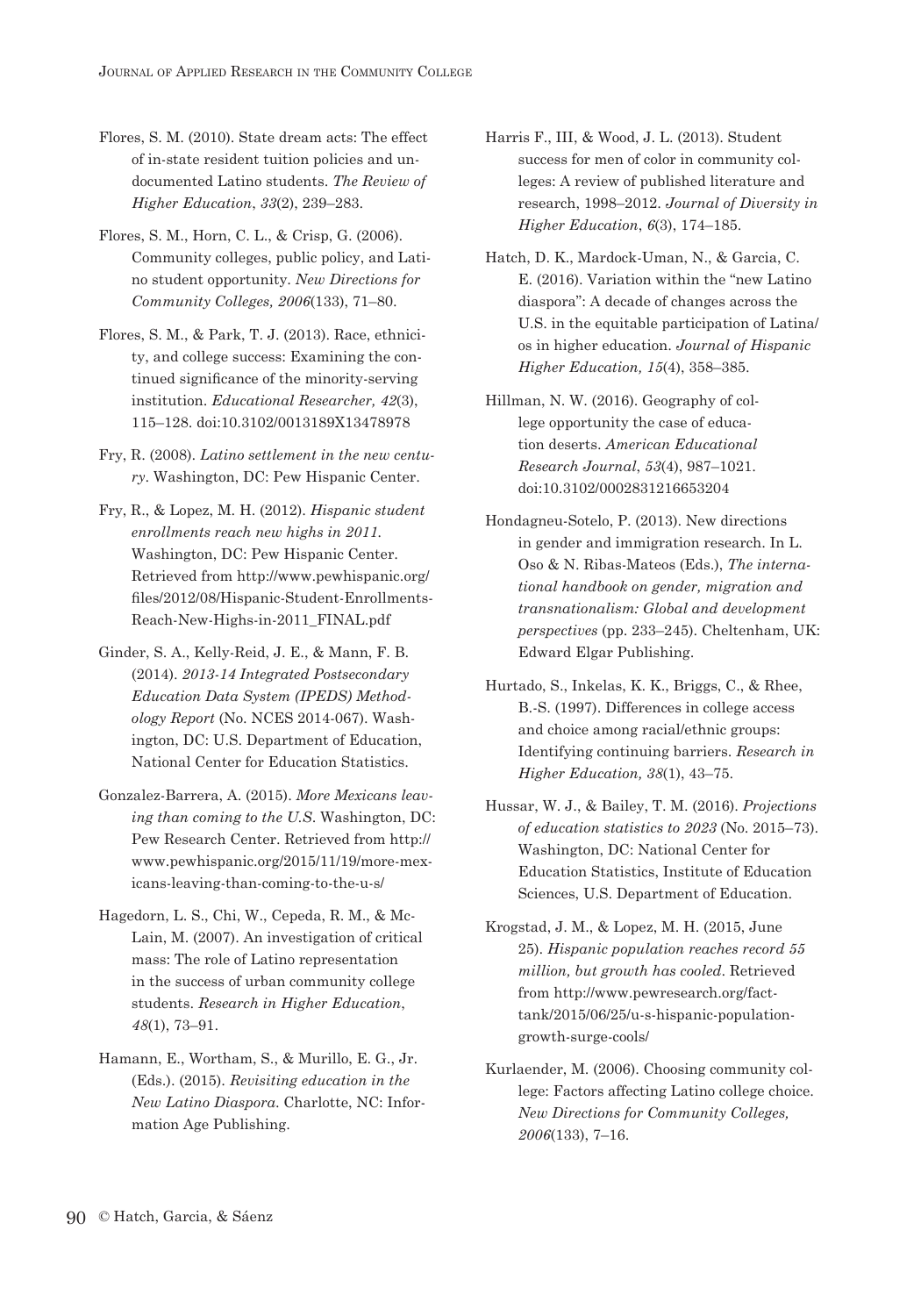- López, G., & Patten, E. (2015). *The impact of slowing immigration: Foreign-born share falls among 14 largest U.S. Hispanic origin groups*. Washington, DC: Pew Research Center. Retrieved from http://www.pewhispanic. org/files/2015/09/2015-09-15\_hispanic-origin-profiles-summary-report\_FINAL.pdf
- Martinez, M. A. (2013). (Re)considering the role familismo plays in Latina/o high school students' college choices. *The High School Journal*, *97*(1), 21–40.
- National Center for Education Statistics. (2015). *Digest of education statistics, 2015*. Washington, DC: U.S. Department of Education. Retrieved from https://nces.ed.gov/programs/ digest/
- Nora, A., & Crisp, G. (2009). Hispanics and higher education: An overview of research, theory, and practice. In J. C. Smart (Ed.), *Higher education: Handbook of theory and research* (pp. 317–353). Dordrecht, Netherlands: Springer.
- Núñez, A.-M. (2014). Advancing an intersectionality framework in higher education: Power and Latino postsecondary opportunity. In M. B. Paulsen (Ed.), *Higher education: Handbook of theory and research* (pp. 33–92). Dordrecht, Netherlands: Springer.
- Núñez, A.-M., Hurtado, S., & Calderón Galdeano, E. (Eds.). (2015). *Hispanic-serving institutions: Advancing research and transformative practice*. New York, NY: Routledge.
- Núñez, A.-M., & Kim, D. (2012). Building a multicontextual model of Latino college enrollment: Student, school, and state-level effects. *The Review of Higher Education, 35*(2), 237–263. doi:10.1353/rhe.2012.0004
- Núñez, A.-M., Sparks, P. J., & Hernández, E. A. (2011). Latino access to community colleges and Hispanic-Serving Institutions: A national study. *Journal of Hispanic Higher Education*, *10*(1), 18–40.
- Ovink, S. M., & Kalogrides, D. (2015). No place like home? Familism and Latino/a–White differences in college pathways. *Social Science Research, 52*, 219–235.
- Parrado, E. A., & Kandel, W. (2011). Industrial change, Hispanic immigration, and the internal migration of low-skilled native male workers in the United States, 1995–2000. *Social Science Research*, *40*(2), 626–640.
- Pérez, P. A., & McDonough, P. M. (2008). Understanding Latina and Latino college choice: A social capital and chain migration analysis. *Journal of Hispanic Higher Education*, *7*(3), 249–265.
- Perna, L. W., Gerald, D. S., Baum, E., & Milem, J. F. (2007). The status of equity for Black faculty and administrators in public higher education in the South. *Research in Higher Education*, *48*(2), 193–228.
- Perna, L. W., Li, C., Walsh, E., & Raible, S. (2010). The status of equity for Hispanics in public higher education in Florida and Texas. *Journal of Hispanic Higher Education*, *9*(2), 145–166.
- Perna, L. W., Milem, J. F., Gerald, D. S., Baum, E., Rowan, H., & Hutchens, N. (2006). The status of equity for Black undergraduates in public higher education in the South: Still separate and unequal. *Research in Higher Education*, *47*(2), 197–228.
- Person, A. E., & Rosenbaum, J. E. (2006). Chain enrollment and college enclaves: Benefits and drawbacks of Latino college students' enrollment decisions. *New Directions for Community Colleges, 2006*(133), 51-60.
- Petry, D. K. (2006). *The transformation of five Florida community colleges: Converting to baccalaureate degree-producing programs* (Doctoral dissertation). Available from Pro-Quest Dissertations and Theses database. (UMI No. 3203247)